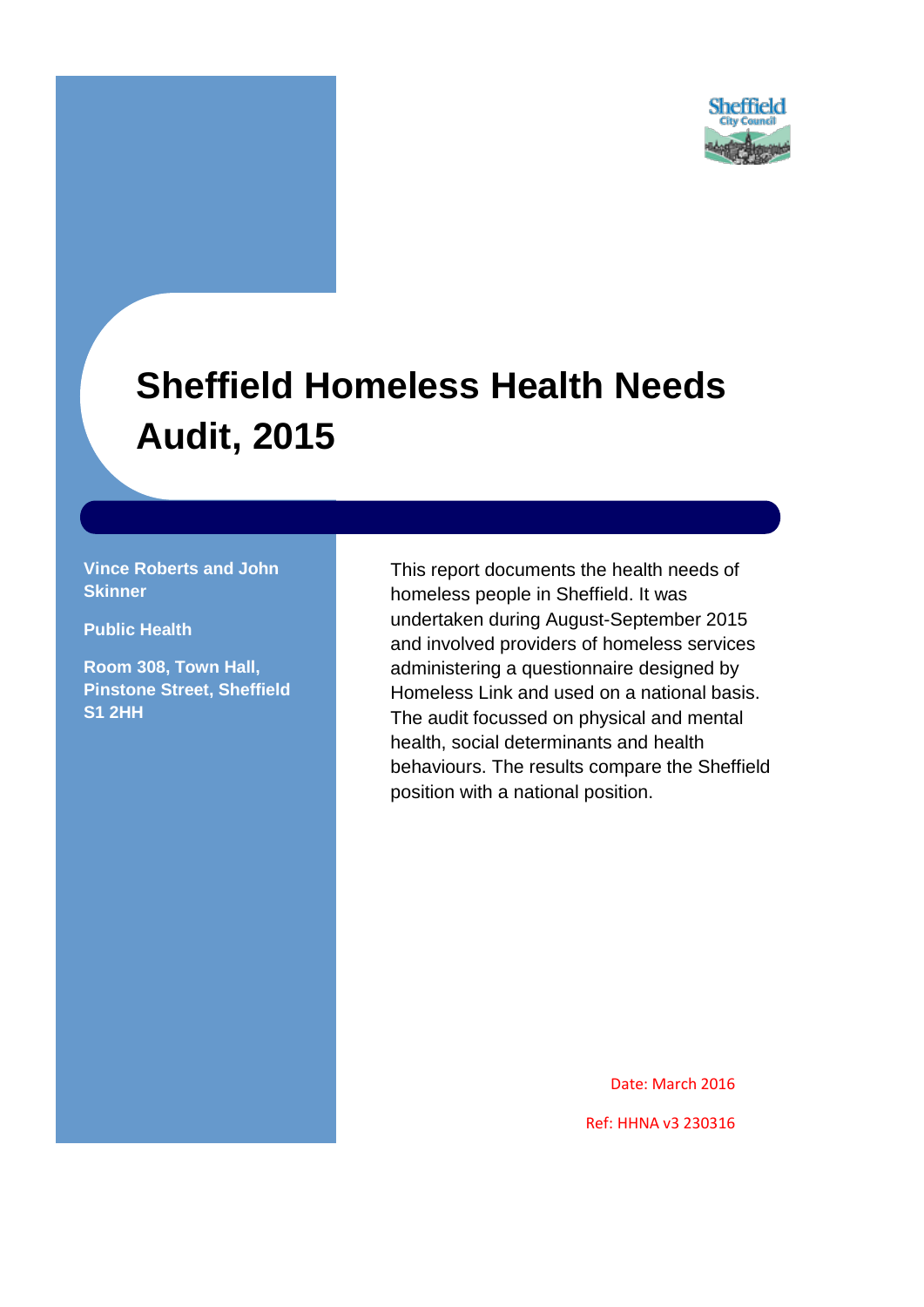#### **Acknowledgements:**

Warm thanks are extended to all provider organisations who contributed to this audit through collecting data from their clients; commenting on the design of the audit and reviewing the quality of the data collected.

Our thanks also go to all members of the Project Steering Group for their input into the design and preparation for this audit, and to administrative staff in the Communities Commissioning Service who collated the manual returns and were responsible for data entry.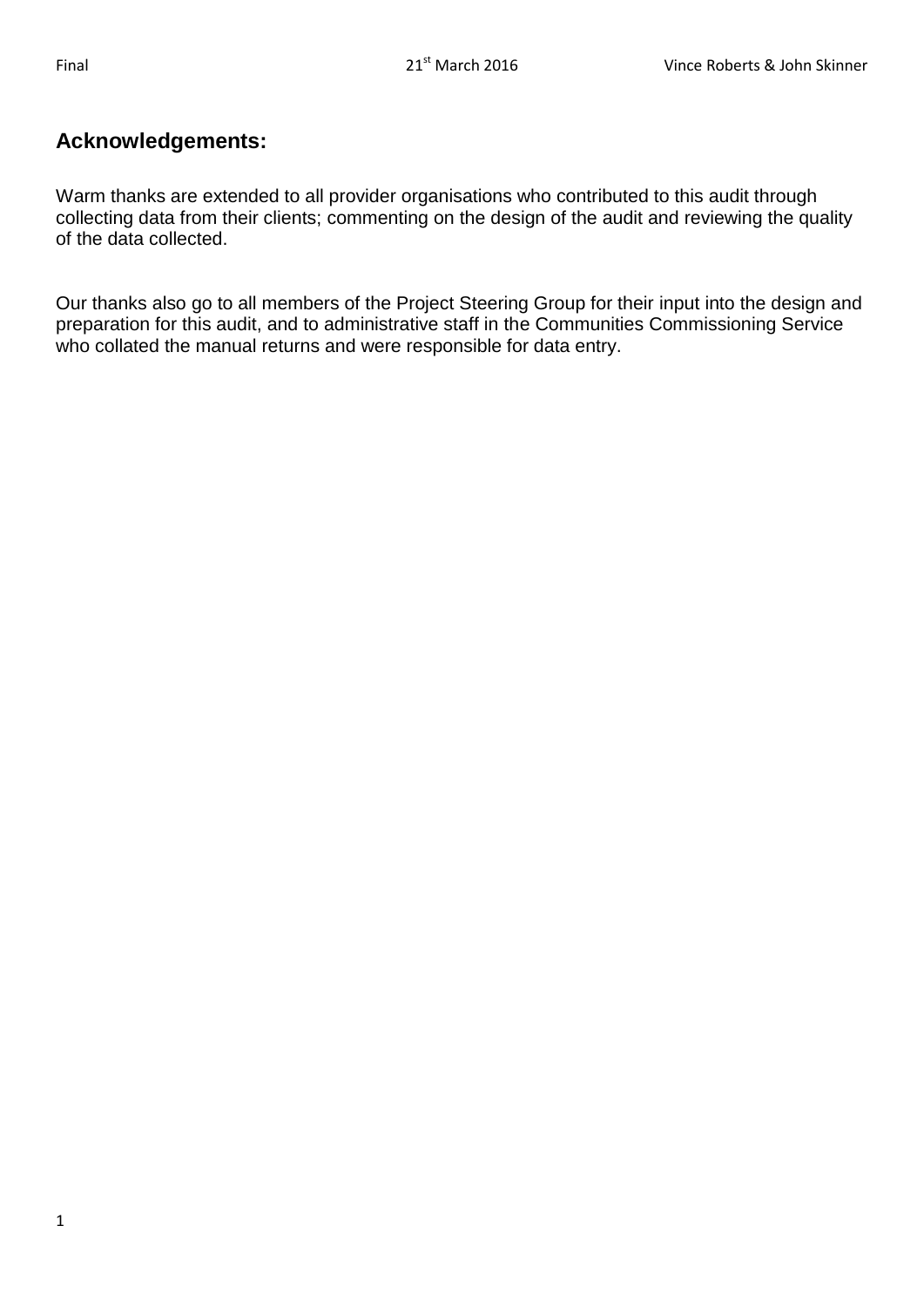# **Sheffield Homeless Health Needs Audit**

#### **Contents**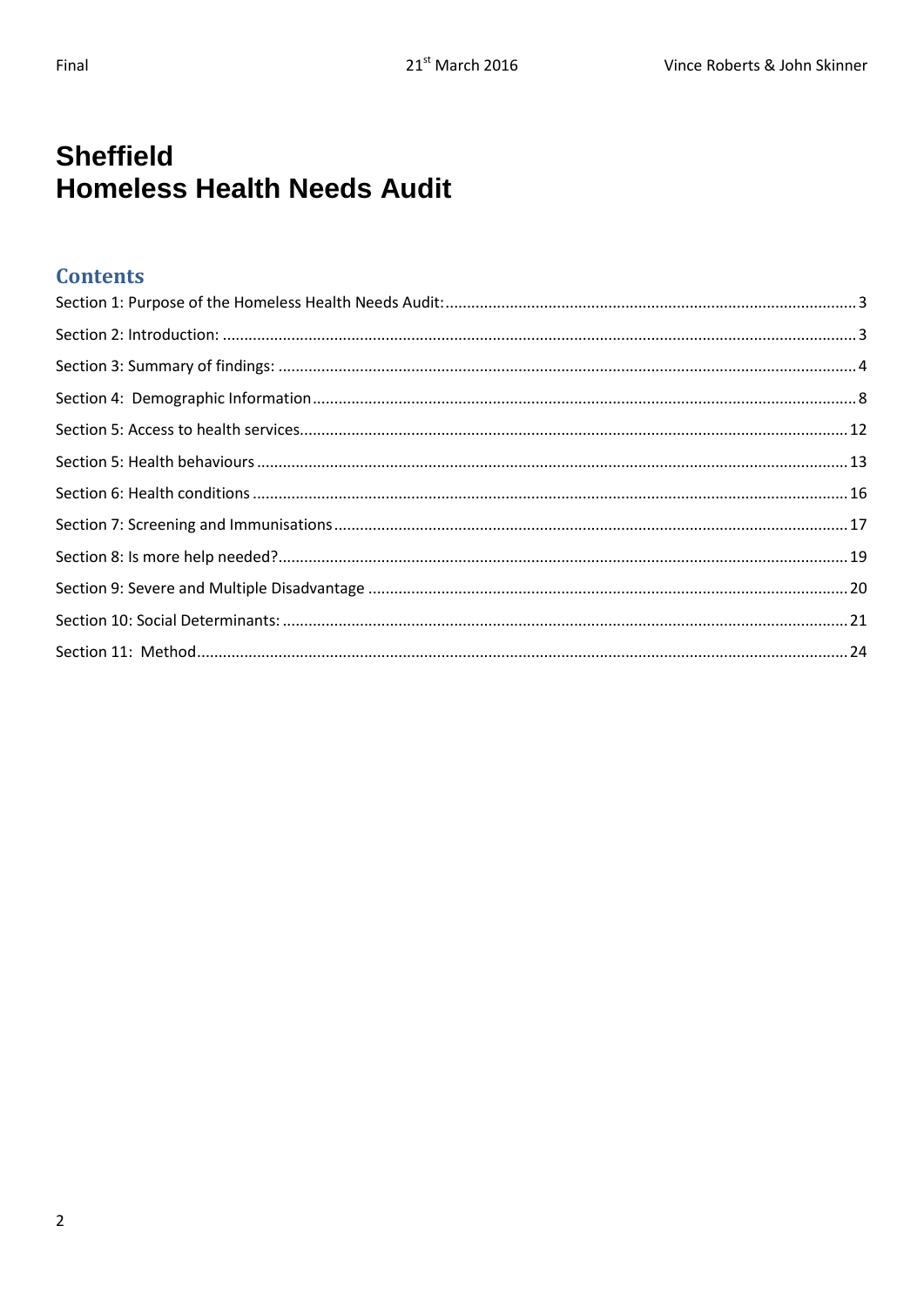### <span id="page-3-0"></span>**Section 1: Purpose of the Homeless Health Needs Audit:**

This audit is a snapshot of the needs of a sample of homeless people in Sheffield. For the purpose of this audit, the definition of "homeless" is that used in the national framework used by Homeless Link. That is single homeless people, generally understood to be those who do not have a secure or suitable place to live but do not meet the priority need criteria.<sup>1</sup>

The purpose of the Audit is three fold:

- 1. To provide an overview of the needs of homeless people in Sheffield to add to the Joint Strategic Needs Assessment.
- 2. To provide a summary of key findings that can be used by commissioners and service providers to inform their planning and priority setting.
- 3. To provide data about the needs of a sample of homeless people in Sheffield for use and analysis by partners working with homeless people.

In addition to this report, a file of data based on the responses to the Homeless Link Questionnaire is also available and held by the Public Health Research and Intelligence Team, Sheffield City Council. This report is an initial overview of the information. Additional analysis can be undertaken if required.

#### <span id="page-3-1"></span>**Section 2: Introduction:**

Homelessness and rough sleeping have been increasing nationally<sup>2</sup> and health and wellbeing needs are high among rough sleepers and people living in insecure accommodation. In particular, there is a high prevalence of mental ill-health, drug and alcohol dependency and physical health needs $^3$ .

The potential needs of the homeless are recognised in the Sheffield Health and Wellbeing Board Action Plan for tackling Health Inequalities in Sheffield<sup>4</sup>. In February 2015 the Board signed the Charter for Homeless Health**<sup>5</sup>** which includes a commitment to including single-person homelessness in the Joint Strategic Needs Assessment (JSNA).

**.** 

 $<sup>1</sup>$  A Future Now, Homeless Health Matters: the case for change, October 2014</sup>

 $^2$  Though rates of homelessness have risen across the country overall, conversely in Sheffield the number of homeless presentations has fallen. The reasons for this are not fully understood, but may in part be down to the range of housing-related support services on offer and the refocussing of these support services over the last three years towards targeting homeless prevention; and the Council's Homeless strategy and delivery with partners which has seen the refocus from statutory assessments to better prevention and redirection into supported housing.

<sup>3</sup> The homelessness monitor: England 2015Suzanne Fitzpatrick, Hal Pawson, Glen Bramley, Steve Wilcox and Beth Watts, Institute for Social Policy, Housing, Environment and Real Estate (I-SPHERE) February 2015

<sup>4</sup> [https://www.sheffield.gov.uk/caresupport/health/health-wellbeing-board/joint-health-and-wellbeing-strategy/tackling-health](https://www.sheffield.gov.uk/caresupport/health/health-wellbeing-board/joint-health-and-wellbeing-strategy/tackling-health-inequalities.html)[inequalities.html](https://www.sheffield.gov.uk/caresupport/health/health-wellbeing-board/joint-health-and-wellbeing-strategy/tackling-health-inequalities.html)

<sup>8.</sup> Develop a better understanding of health inequality by 'group': Whilst we have good data on inequality by geography, we do not have it by group. Groups such as BME communities, children with learning difficulties, homeless people, victims of domestic and sexual abuse and carers are all reported nationally to have below average health, but local data are lacking.

<sup>&</sup>lt;sup>5</sup>[http://www.mungosbroadway.org.uk/homelessness/publications/latest\\_publications\\_and\\_research/2069\\_charter-for-homeless-health](http://www.mungosbroadway.org.uk/homelessness/publications/latest_publications_and_research/2069_charter-for-homeless-health)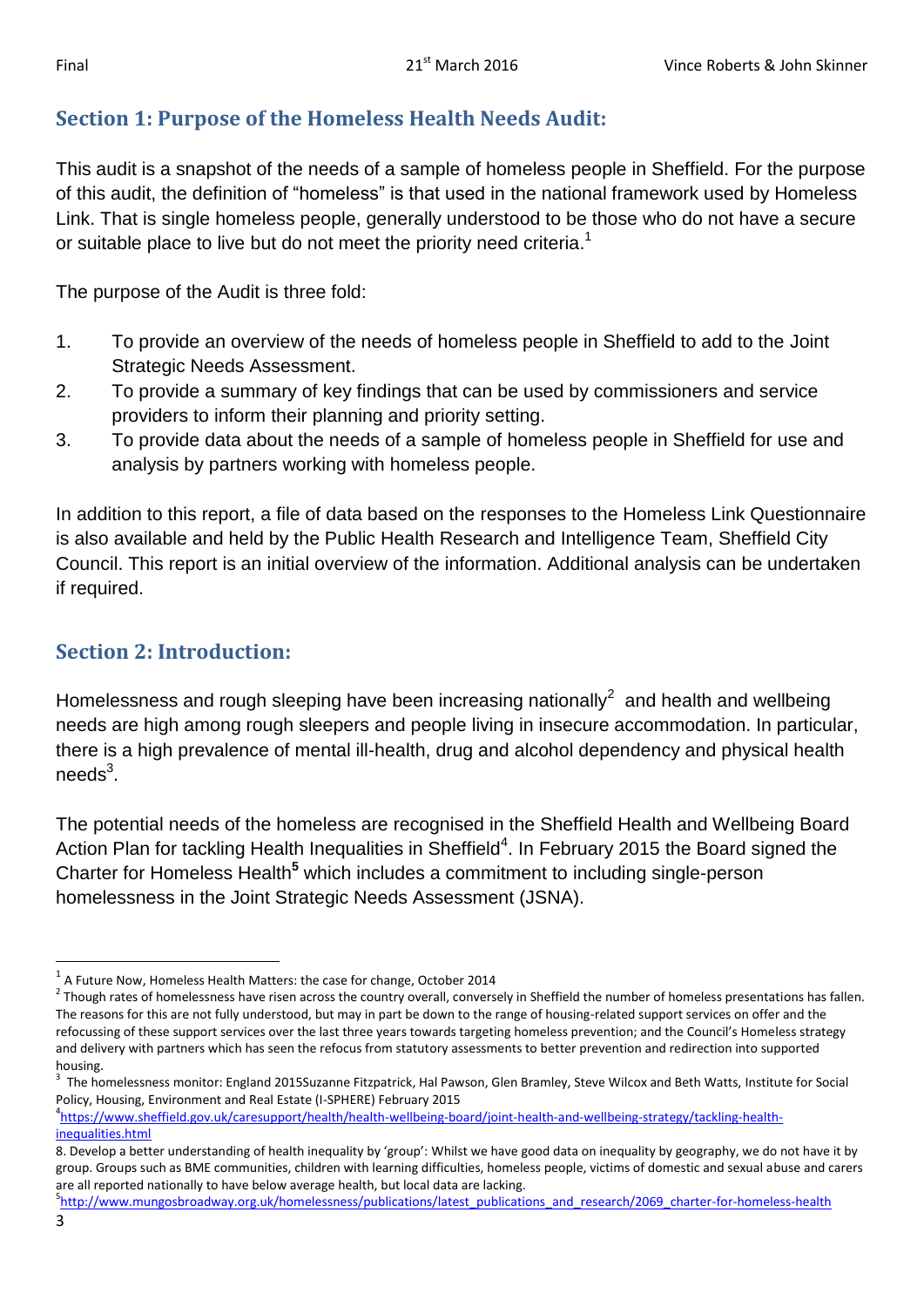The Council is also preparing to re-commission some homeless services and is currently updating the Sheffield Homeless Strategy. The information from the Audit will inform both areas of work.

The findings from the Audit and key data will also be available to providers within the City to inform their own planning and delivery.

The Homeless Health Audit toolkit used for this report was originally developed by Homeless Link with funding from the Department of Health and includes a questionnaire designed to be completed by service users with help from a support worker. A number of local questionnaires were also added following consultation with stakeholders<sup>6</sup>. The principal aim of conducting the audit is to increase local knowledge on the health needs of the homeless population.

The target population for this audit was people who were receiving Housing Independence Services (HIS), formally Supporting People (SP), many of whom the Council has no statutory responsibility to house. The questionnaire was completed during August and September 2015 using a non-random sampling strategy which aimed to include as many clients as possible. Approximately 3800 people received HIS services during 2014/15. In total there were 219 completed questionnaires included in the survey.

Data from the audit is compared with national homeless and general populations where available although caution should be taken when comparing many of these figures directly because different surveys often using very different methodologies. Nevertheless they often provide a useful point of reference for the size of the challenge facing services in meeting the needs of a group whose health is among the poorest in our communities.

Where possible, data from the Sheffield audit is also compared to data from the Homeless Link national aggregate based on a sample of around 3,355 people across 27 Local Authorities in England. This national aggregate is referred to as "HL27" throughout this report where comparison is made with the Sheffield data. However, due to variation in methodologies, timings of the audits and the profile of respondents, comparison between Sheffield and the national aggregate should be treated with some caution.

### <span id="page-4-0"></span>**Section 3: Summary of findings:**

In this section we have captured some of the key observations and reflections of the steering group and the findings from the report authors.

**1. National Comparison:** It is evident from the Sheffield Audit that the health needs of homeless people in Sheffield are similar to the national picture. This group of citizens have some of the worst health outcomes in the City. As such, the same national trends, pressures and challenges are likely to be seen here in Sheffield. How we respond to them locally will require a Sheffield leadership approach across partner organisations, not just a Council response.

**.** 

 $<sup>6</sup>$  Local questions included: access to mobile phones, former armed forces, and use of food-banks.</sup>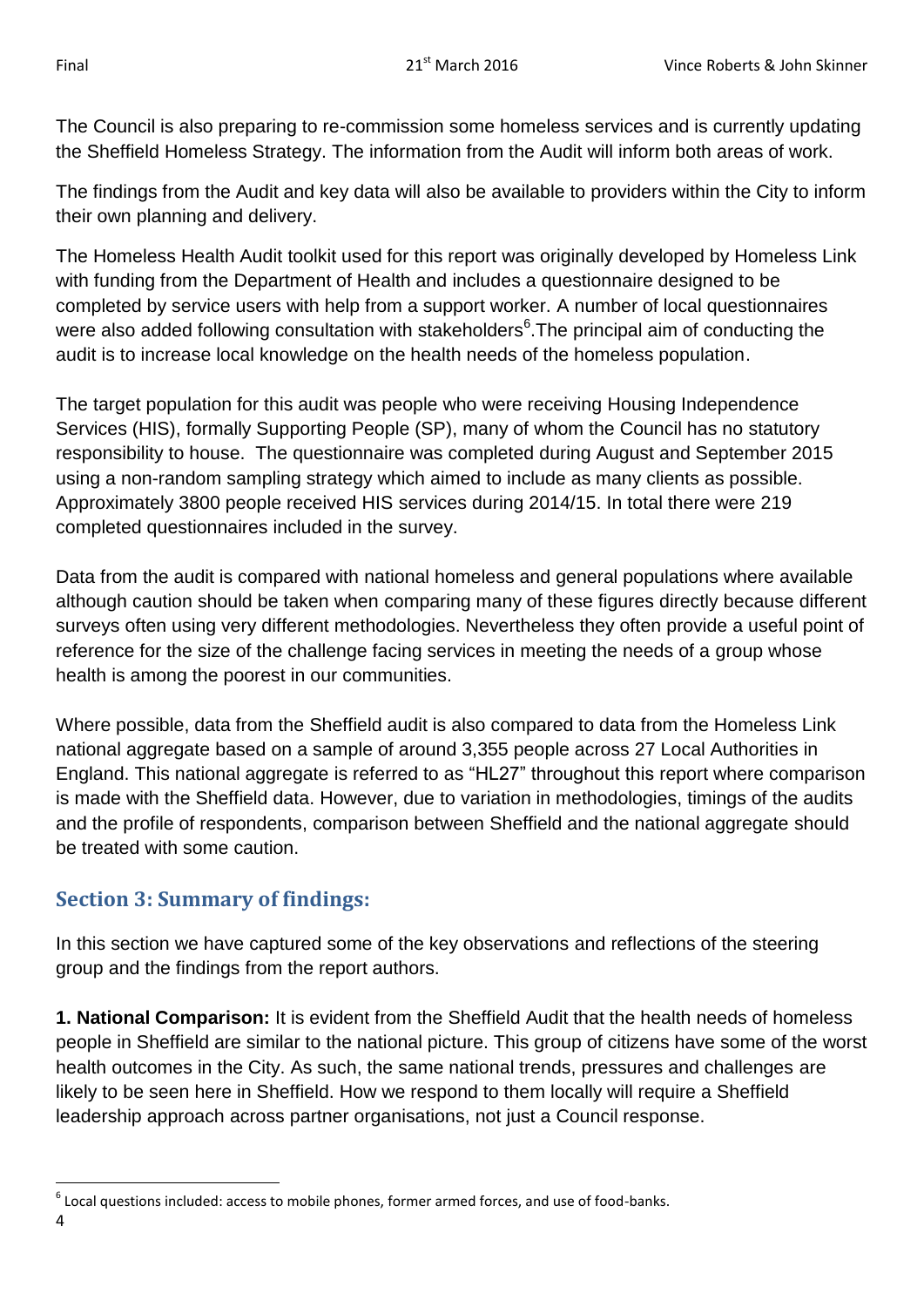**2**. **Local Partnership**: Recognition must go to the fifteen different provider organisations that supported the completion of this audit. Even within a climate of reduced public sector funds, the providers participated using their own resources, staffing and positive relationships with their clients. It is a reflection of the commitment of Sheffield providers to the needs of their clients and the positive partnership arrangements that exist across the sector. This is something that is a credit to the City and a solid foundation upon which a strong Sheffield leadership approach can be built.

**3. Disability**: Just under half of all respondents considered themselves to have a disability. This is greater than the national homeless audit of 36%. Most striking is that 70% of those who had a disability reported 'Mental Health' as being an element of their disability. The Equality Act 2010 places a legal duty on all agencies to eliminate discrimination and harassment of disabled people and to promote greater opportunities for disabled people. This also means making reasonable adjustments where necessary for those who have a disability. This does not just refer to the physical environment but includes enabling access to support for people with hidden disabilities such as learning disabilities and difficulties and mental illness as well as a physical disability. This is a legal responsibility that all providers should note when delivering/planning services.

**4. Access to Services:** The results of the Sheffield Audit for use of, and access to, health services closely mirrors that of the National Homeless Link report<sup>7</sup>. There was almost no difference in the rates of hospital admissions, A&E attendances, ambulance usage or GP contacts between the Sheffield and national populations.

**5. Use of Health Services:** Homeless people are frequent users of acute health services. This has significant cost implications for the local NHS. HM Treasury figures record the average cost of A&E attendance as £113 and £1,779 for an inpatient hospital episode<sup>8</sup>. The challenge for commissioners is to ensure there is an adequate and appropriate level of access to meet this need, whilst at the same time making additional and innovative interventions to minimise unnecessary or avoidable use of secondary care facilities amongst this population.

**6. Mental Health:** The data shows that homeless people experience high levels of stress, anxiety and other signs of poor mental health. The proportion of homeless people with diagnosed mental health problems (63%) is over double that of the general population (around 25%) and is higher than the national audit of homeless people(44%), particularly for depression. Of those with mental health issues, just under a third of those already receiving some form of support would like more help, and close to one in five do not receive any support but would like to. This suggests there are still significant gaps to address. It is recommended that providers and commissioners of services consider this information. The Sheffield 'Preventing and Responding to Homelessness<sup>9</sup>' call for evidence (2015) provides additional information on service options.

**7. Substance Misuse:** For substance misuse, we see a similar pattern as that reported nationally except for the percentage using crack/cocaine where the percentage is higher in Sheffield. This possibly reflects that historically Sheffield has always had high prevalence of crack use along with heroin, not necessarily as a sole drug of misuse. It is noted that people using heroin with crack or

 7 The Unhealthy State of Homelessness, Health Audit Results 2014, Homeless Link

<sup>8</sup> http://neweconomymanchester.com/our-work/research-evaluation-cost-benefit-analysis/cost-benefit-analysis/unit-cost-database

 $^9$  Sheffield Call for Evidence – Responding to, and Preventing Homeless, 12<sup>th</sup>-20<sup>th</sup> August 2015 Final Report October 2015. V. Roberts, J. Skinner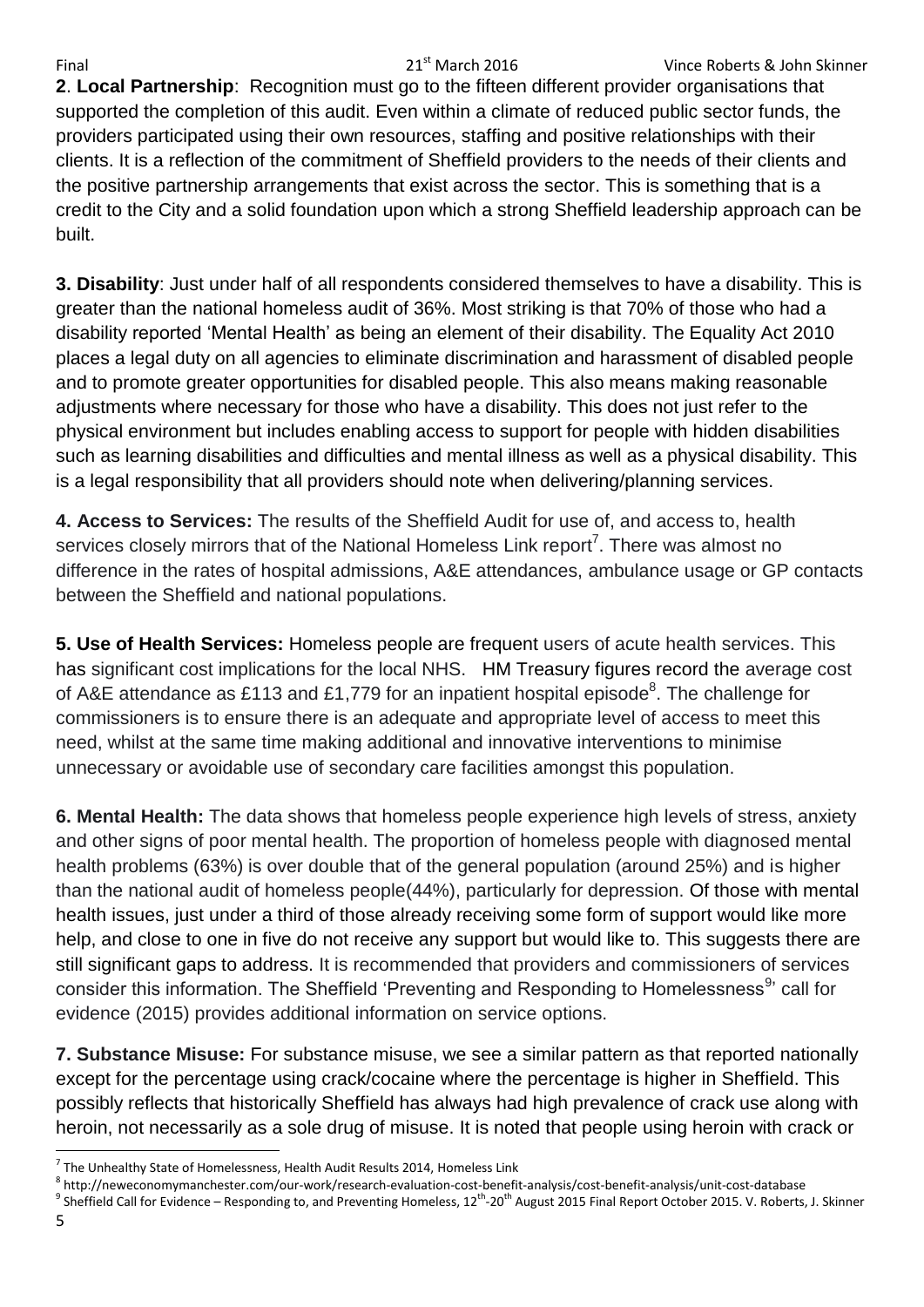cocaine will be treated through the Opiate Service as heroin is always treated as the primary drug due to the nature of the treatment. Cannabis users are the majority users of non-opiate services and some targeted work will be done in 16/17 about alcohol and cannabis use which is a common presentation into treatment.

**8. Communicable Diseases:** It should be noted that overall, 20% of respondents reported that they had been tested for TB. In comparison, the national audit found that 30% had been tested. Access to screening is therefore a key issue for Public Health and preventative services. Strategies to decrease TB incidence in homeless populations include increasing case detection, mandatory screening in shelters and using incentives to improve compliance to treatment. NICE (2013) recommends a "whole system approach" illustrating how local authorities should work with the NHS and Public Health England to support informed commissioning that meets the needs of homeless people<sup>10,11</sup>. NICE recommended active case finding in places where homeless people congregate and as part of cold weather initiatives. Combining active case finding with measures to improve treatment compliance was found to be cost effective.

**9. Multiple-use of Services**: A notable proportion of the group surveyed are in contact with two or more services. As such, there may be a need to look at how services are delivered to ensure compounding needs are effectively addressed and delivered in a complementary and efficient way. Crucial to this is the sharing of client information between providers in a way that is compliant with Information Governance requirements, is technically compatible with different information systems and has a common understanding of providers' categorisations.

**10. Health Behaviours**: Supporting homeless people to change risky health behaviours and support recovery is clearly a need. Consideration could be given as to how existing successful public health interventions in Sheffield could be further extended or tailored to meet the needs of the homeless in Sheffield. Linkages should also be made to the 'Recovery Communities' supported by the DACT. Possible other areas for development (taken from the Sheffield Homeless Call for Evidence) include the role of the Health Champions and Trainers, Peer Support and recovery community approaches.

**11. Multiple-Disadvantage:** It is clear from the audit that many of those surveyed in the Audit face multiple-disadvantage. The positive relationship between employment, education and training and health are well known. It is recommended that City Region and Sheffield specific approaches to supporting people furthest from the job market due to illness and disability positively target the cohort surveyed.

**12. Debt:** The survey found a clear relationship between debt and health. We know from other evidence that there is a strong causal relationship between debt and ill health<sup>12</sup>, including poor mental health. We can therefore conclude that debt has a negative impact on the health and wellbeing of homeless people. It is recommended that this issue is explored in more depth and

 $11$  NICE (2013) Press release: 'Providing shelter for homeless people with tuberculosis: just one way local government can help tackle TB' [https://www.nice.org.uk/news/press-and-media/providing-shelter-for-homeless-people-with-tuberculosis-just-one-way-local-government](https://www.nice.org.uk/news/press-and-media/providing-shelter-for-homeless-people-with-tuberculosis-just-one-way-local-government-can-help-tackle-tb-says-nice)[can-help-tackle-tb-says-nice](https://www.nice.org.uk/news/press-and-media/providing-shelter-for-homeless-people-with-tuberculosis-just-one-way-local-government-can-help-tackle-tb-says-nice)

<sup>1</sup> <sup>10</sup> NICE (2013), Tuberculosis in vulnerable groups, [http://www.nice.org.uk/advice/lgb11/chapter/Introduction,](http://www.nice.org.uk/advice/lgb11/chapter/Introduction) (accessed 19/01/2016)

<sup>(</sup>accessed 19/01/2016)

<sup>&</sup>lt;sup>12</sup> Debt and Health: A Briefing, December 2015, Author: Giuseppe Paparella, Policy Officer www.pickereurope.org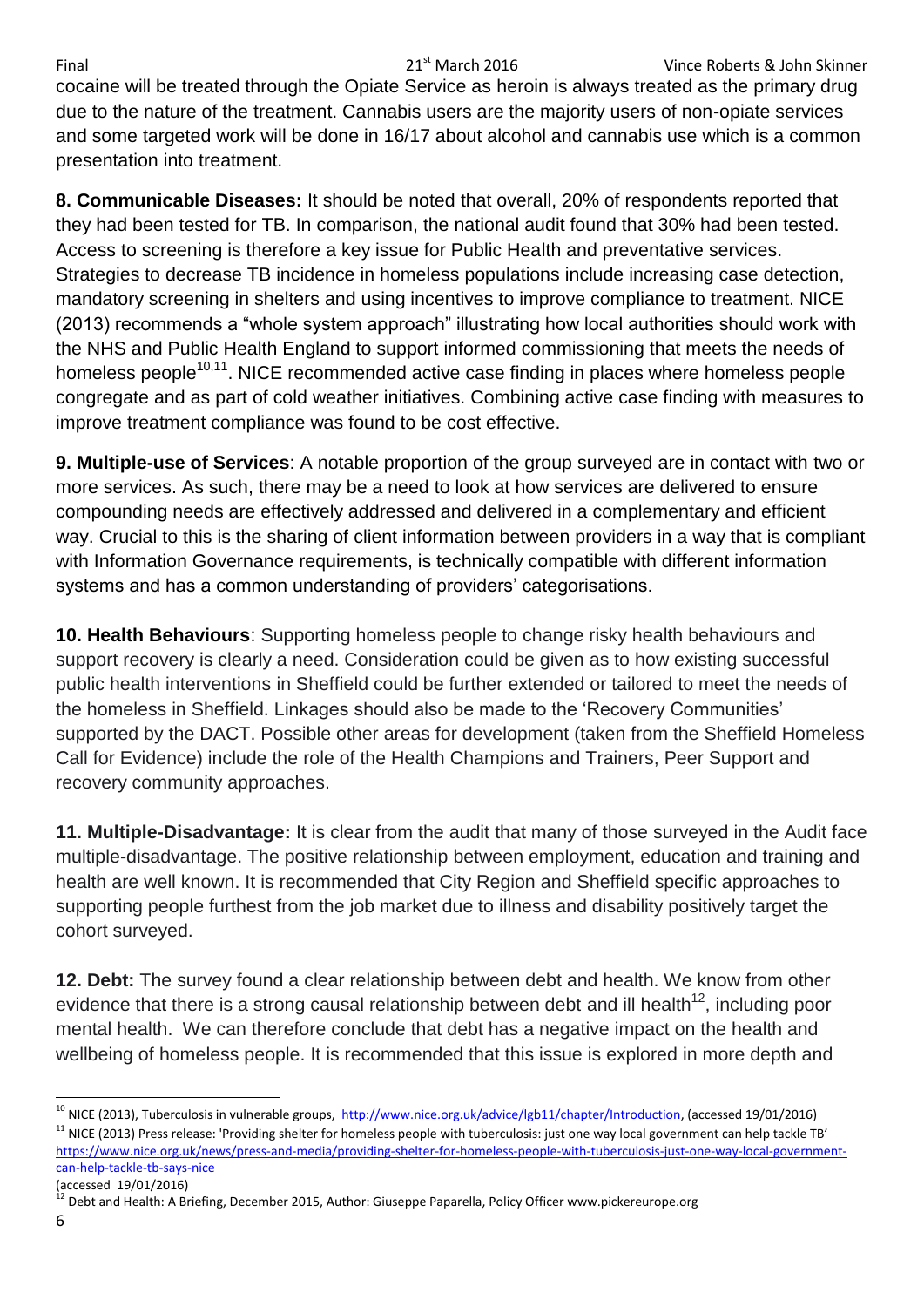Final 21<sup>st</sup> March 2016 Vince Roberts & John Skinner

discussions are held with Sheffield Citizen Advice Service about the evidence they are gathering about need, for example through their lottery funded work with food banks, and about the scope for action to ensure that homeless people can access help and advice about debt.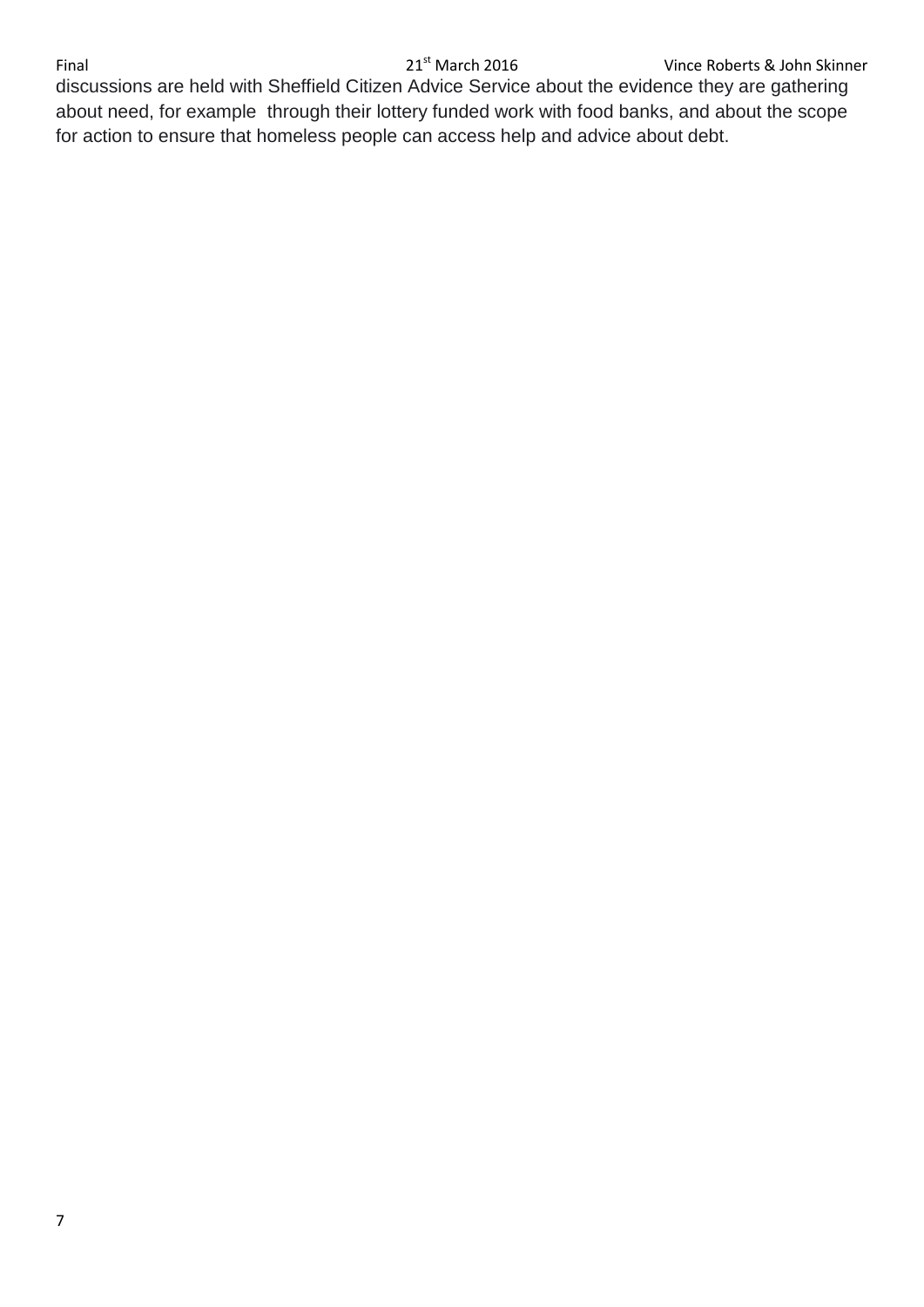### <span id="page-8-0"></span>**Section 4: Demographic Information**

This section describes the demographic characteristics of the 219 responses as reported by homeless people to their support worker. Where data is available, these characteristics are compared with the characteristics of the 3,355 responses aggregated by Homeless Link from the 27 other local authorities who have completed the audit ("HL27"). There are some strong similarities between the Sheffield demographic profile and that of the other 27 authorities; the greatest difference being the larger proportion of women in the Sheffield audit.

One factor to be taken into consideration in interpreting the demographic profiles is that of selection bias. For example, the extent to which clients with more complex needs (such as those poor language skills or low concentration) may not have been approached to complete the audit because of time pressure is a possibility, but will be unknown.

| <b>Providers</b>                    |                                     |                  |  |  |
|-------------------------------------|-------------------------------------|------------------|--|--|
|                                     | <b>Provider</b>                     | <b>Responses</b> |  |  |
| The results are based on            | South Yorkshire HA                  | 37               |  |  |
| responses from a non-random         | Roundabout                          | 28               |  |  |
| sample of 219 clients who were      | <b>DEPAUL</b>                       | 19               |  |  |
| selected by their support worker.   | Salvation Army                      | 18               |  |  |
| These responses came from 15        | <b>Shelter</b>                      | 18               |  |  |
| different organisations as shown in | St Anne's                           | 16               |  |  |
| the table opposite.                 | Big Issue                           | 15               |  |  |
|                                     | Young Women's Housing Project       | 13               |  |  |
|                                     | <b>Cluster Project</b>              | 11               |  |  |
|                                     | <b>Rough Sleepers</b>               | 11               |  |  |
|                                     | Support55                           | 10               |  |  |
|                                     | <b>SCC Supported Housing Office</b> | 9                |  |  |
|                                     | 911Project                          | 8                |  |  |
|                                     | <b>SCC</b>                          | 6                |  |  |
|                                     | <b>Grand Total</b>                  | 219              |  |  |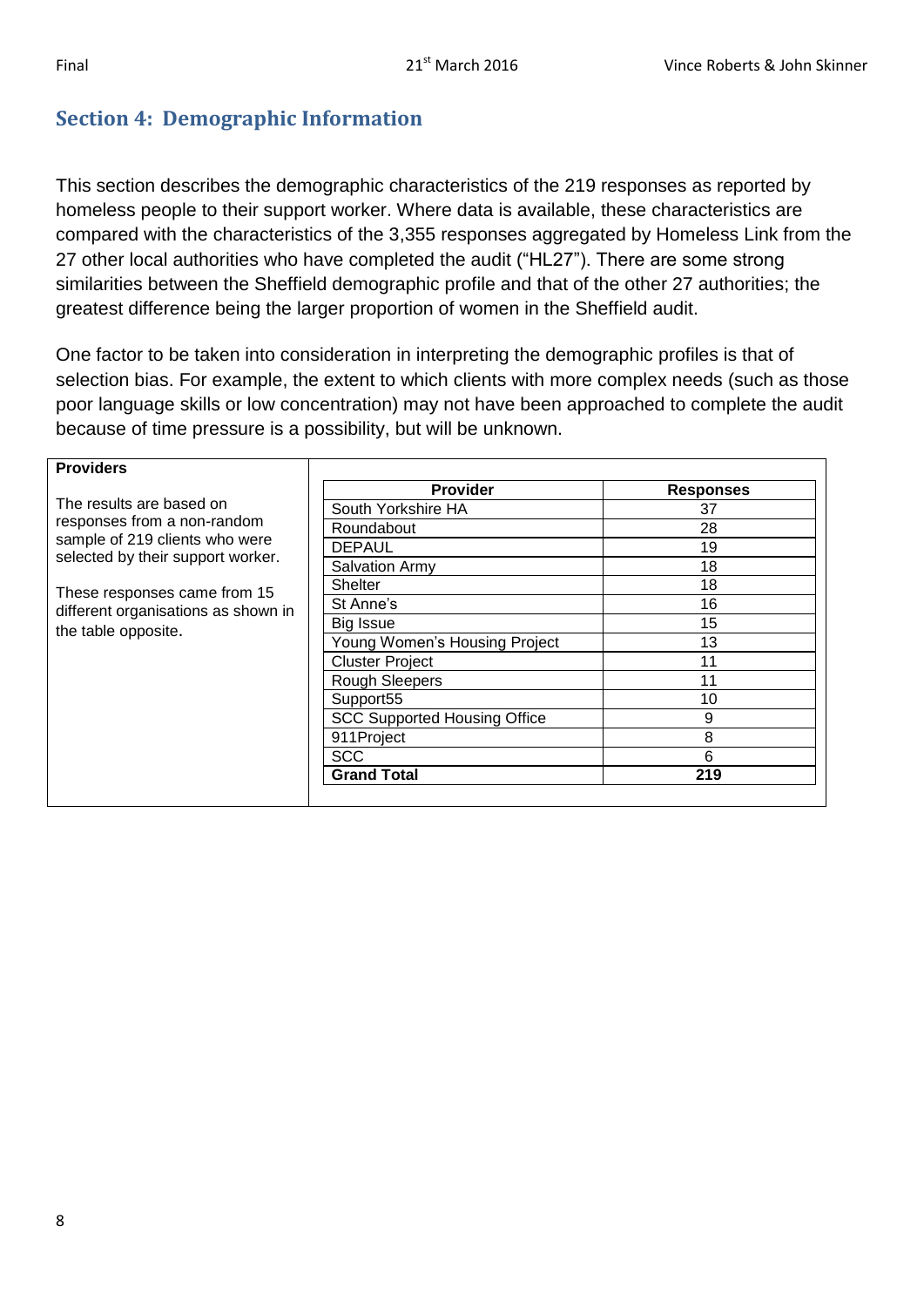|                  | The total of 219 responses fell short of<br>the 300 target (described in the Method" |            | section below). Nevertheless, the age/sex |            |                  | Number of actual responses received                                                       |                                                                     |             |                |
|------------------|--------------------------------------------------------------------------------------|------------|-------------------------------------------|------------|------------------|-------------------------------------------------------------------------------------------|---------------------------------------------------------------------|-------------|----------------|
|                  | profile of the Sheffield audit broadly<br>reflected the client base of the Housing   |            |                                           |            | Age<br>Range     | Female                                                                                    | Male                                                                | missing     | Total          |
|                  | Independence Survey described above,<br>although 26-35 year olds were slightly       |            |                                           |            | $16 - 17$        | 8                                                                                         | 6                                                                   |             | 14             |
|                  | underrepresented in the audit                                                        |            | respondents, and 18-25 year olds slightly |            | 18-25            | 36                                                                                        | 37                                                                  |             | 73             |
| overrepresented. |                                                                                      |            |                                           |            | 26-35            | 22                                                                                        | 17                                                                  |             | 39             |
|                  | 55% of the responses were from men.                                                  |            |                                           |            | 36-45            | 15                                                                                        | 31                                                                  |             | 46             |
|                  | One third from 18-25 year olds and a<br>further fifth from those aged 36-45.         |            |                                           |            | 46-55            | 11                                                                                        | 21                                                                  |             | 32             |
|                  |                                                                                      |            |                                           |            | 56-65            | 5                                                                                         | $\overline{2}$                                                      |             | $\overline{7}$ |
|                  | When compared with Homeless Link's                                                   |            | aggregate of 27 Local Authorities (HL27), |            | 66-75            |                                                                                           | $\overline{2}$                                                      |             | $\overline{2}$ |
|                  | the Sheffield audit had a notably greater                                            |            |                                           |            | Over 75          | 1                                                                                         | 3                                                                   |             | 4              |
|                  | proportion of women respondents,<br>although the audit figure was similar to         |            |                                           |            | missing          |                                                                                           | 1                                                                   | 1           | $\overline{2}$ |
| the HIS figure.  |                                                                                      |            |                                           |            | <b>Total</b>     | 98                                                                                        | 120                                                                 | 1           | 219            |
|                  |                                                                                      |            |                                           |            |                  |                                                                                           |                                                                     |             |                |
| $16 - 17$        | Female<br>4%                                                                         | Male<br>3% | Total<br>6%                               |            | 100%             | Comparing age profile of respondents with<br>Housing Independence Service and HL 27 areas |                                                                     |             |                |
| 18-25            | 16%                                                                                  | 17%        | 33%                                       |            |                  |                                                                                           |                                                                     |             |                |
| 26-35            | 10%                                                                                  | 8%         | 18%                                       |            |                  |                                                                                           |                                                                     |             |                |
| 36-45            | 7%                                                                                   | 14%        | 21%                                       |            | 80%              |                                                                                           |                                                                     |             |                |
| 46-55            | 5%                                                                                   | 10%        | 15%                                       | $\%$       |                  |                                                                                           |                                                                     |             |                |
| 56-65            | 2%                                                                                   | 1%         | 3%                                        | ۰<br>.60%  |                  |                                                                                           |                                                                     |             |                |
| 66-75            | 0%                                                                                   | 1%         | 1%                                        |            |                  |                                                                                           |                                                                     |             |                |
| Over<br>75       | 0%                                                                                   | 1%         | 2%                                        | $*_{40\%}$ |                  |                                                                                           |                                                                     |             |                |
| (blank)          | $0\%$                                                                                | $0\%$      | 1%                                        | o          |                  |                                                                                           |                                                                     |             |                |
| <b>Total</b>     | 45%                                                                                  | 55%        | 100%                                      | t          |                  |                                                                                           |                                                                     |             |                |
|                  |                                                                                      |            |                                           | a 20%<br>L | 0%               |                                                                                           |                                                                     |             |                |
|                  |                                                                                      |            |                                           |            |                  | 16-17 18-25 26-35 36-45 46-55 56-65 66-75 75+                                             |                                                                     |             | Blank          |
|                  |                                                                                      |            |                                           |            |                  |                                                                                           | $\blacksquare$ HIS $\blacksquare$ Survey $\blacksquare$ HL 27 areas |             |                |
|                  |                                                                                      |            |                                           |            |                  |                                                                                           |                                                                     |             |                |
|                  |                                                                                      |            |                                           |            |                  |                                                                                           |                                                                     |             |                |
|                  |                                                                                      |            |                                           |            |                  | Sheffield                                                                                 | <b>HIS</b>                                                          | <b>HL27</b> |                |
|                  |                                                                                      |            |                                           |            | Male (all age)   | 54%                                                                                       | 54%                                                                 | 71%         |                |
|                  |                                                                                      |            |                                           |            | Female (all age) | 46%                                                                                       | 46%                                                                 | 29%         |                |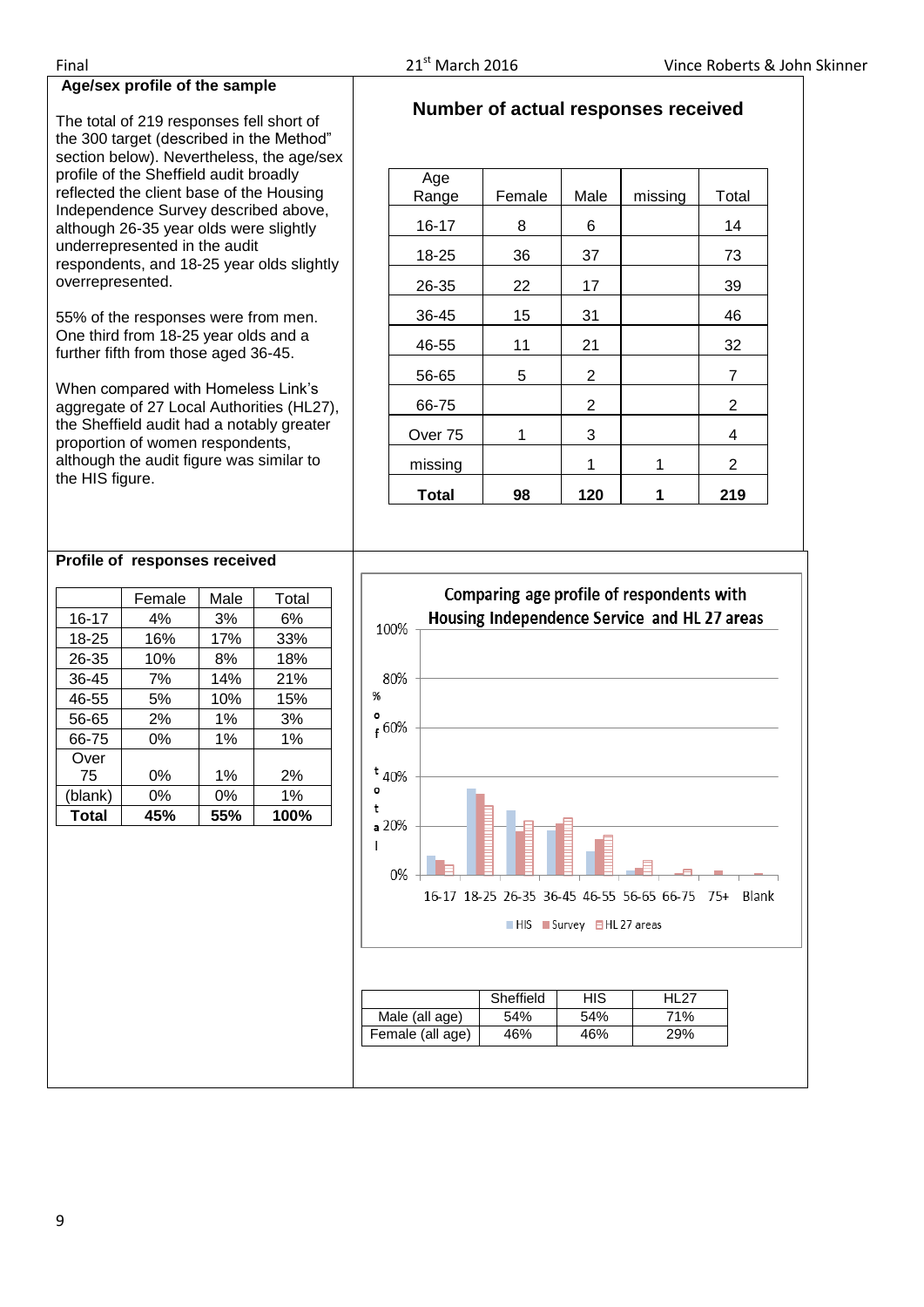#### **Ethnicity**

82% of the sample described themselves as "white" (compared with 89% in the national survey).

5% and 7% described themselves as Asian/Asian British or Black or Black British respectively.

The ethnicity profile of respondents was somewhat different from that of the HIS which had a notably smaller proportion of white clients (68%).

Therefore we note that the sample did not reflect the ethnic profile of HIS users.



#### **Ethnic distribution of Housing Independence Service clients**

| Asian/Asian British        | ጸ%    |
|----------------------------|-------|
| <b>Black/Black British</b> | 11%   |
| Gypsy/Romany/traveller     | $1\%$ |
| Mixed/Other                | 13%   |
| White                      |       |

| <b>Sleeping arrangements</b>                                                                                                                                                                                                                                                                                                                                                                                                        | Self-reported sleeping status                                                                                                             |                                        |
|-------------------------------------------------------------------------------------------------------------------------------------------------------------------------------------------------------------------------------------------------------------------------------------------------------------------------------------------------------------------------------------------------------------------------------------|-------------------------------------------------------------------------------------------------------------------------------------------|----------------------------------------|
| When asked where they were<br>currently sleeping, a large proportion<br>said they were in $2^{nd}$ stage / supported<br>accommodation <sup>13</sup> . However, it was<br>interesting to note that a notable<br>proportion of the 'other' category<br>included people who perceived<br>themselves to be living in their "own<br>home" when this was found to be<br>some form of supported temporary<br>tenancy when respondents were | 2nd stage/supported accommodation<br>Hostel<br>Sleeping on somebody's sofa/floor<br>Sleeping rough on streets/parks<br>Squatting<br>Other | 44%<br>22%<br>2%<br>3%<br>$0\%$<br>28% |
| prompted further.                                                                                                                                                                                                                                                                                                                                                                                                                   |                                                                                                                                           |                                        |

**.** 

<sup>&</sup>lt;sup>13</sup> The definition used in the prompt cards was 'Supported accommodation is often used by those moving on from 'first stage' direct access hostels. These projects vary in length of stay and levels of support provided'.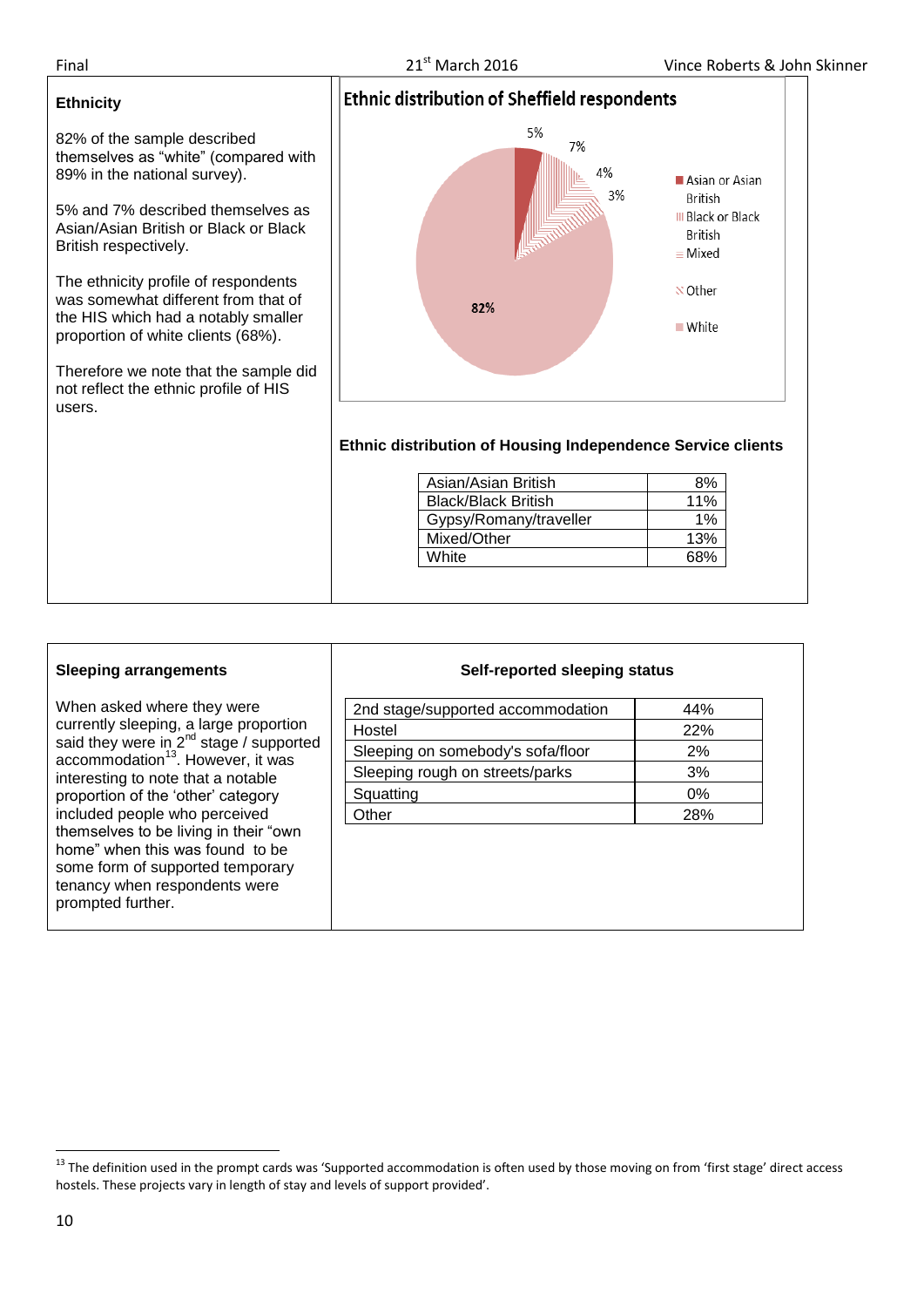#### **Disability**

Just under half of all respondents considered themselves to have a disability. In the national homeless audit, 36% reported any kind of disability.

It is worthy to note that the highest disclosed 'disability' was Mental Health.

In Sheffield the reported type(s) of disability were as shown opposite.

| <b>Type of disability</b>  | n  | $%$ of all<br>respondents<br>$(n=219)$ | % of those<br>reporting a<br>disability<br>$(n=101)$ |
|----------------------------|----|----------------------------------------|------------------------------------------------------|
| <b>Mental Health</b>       | 71 | 32%                                    | 70%                                                  |
| <b>Mobility</b>            | 29 | 13%                                    | 29%                                                  |
| <b>Learning Disability</b> | 17 | 8%                                     | 17%                                                  |
| Long term condition        | 15 | 7%                                     | 15%                                                  |
| Sensory                    | 6  | 3%                                     | 6%                                                   |

\*respondents may have reported more than one disability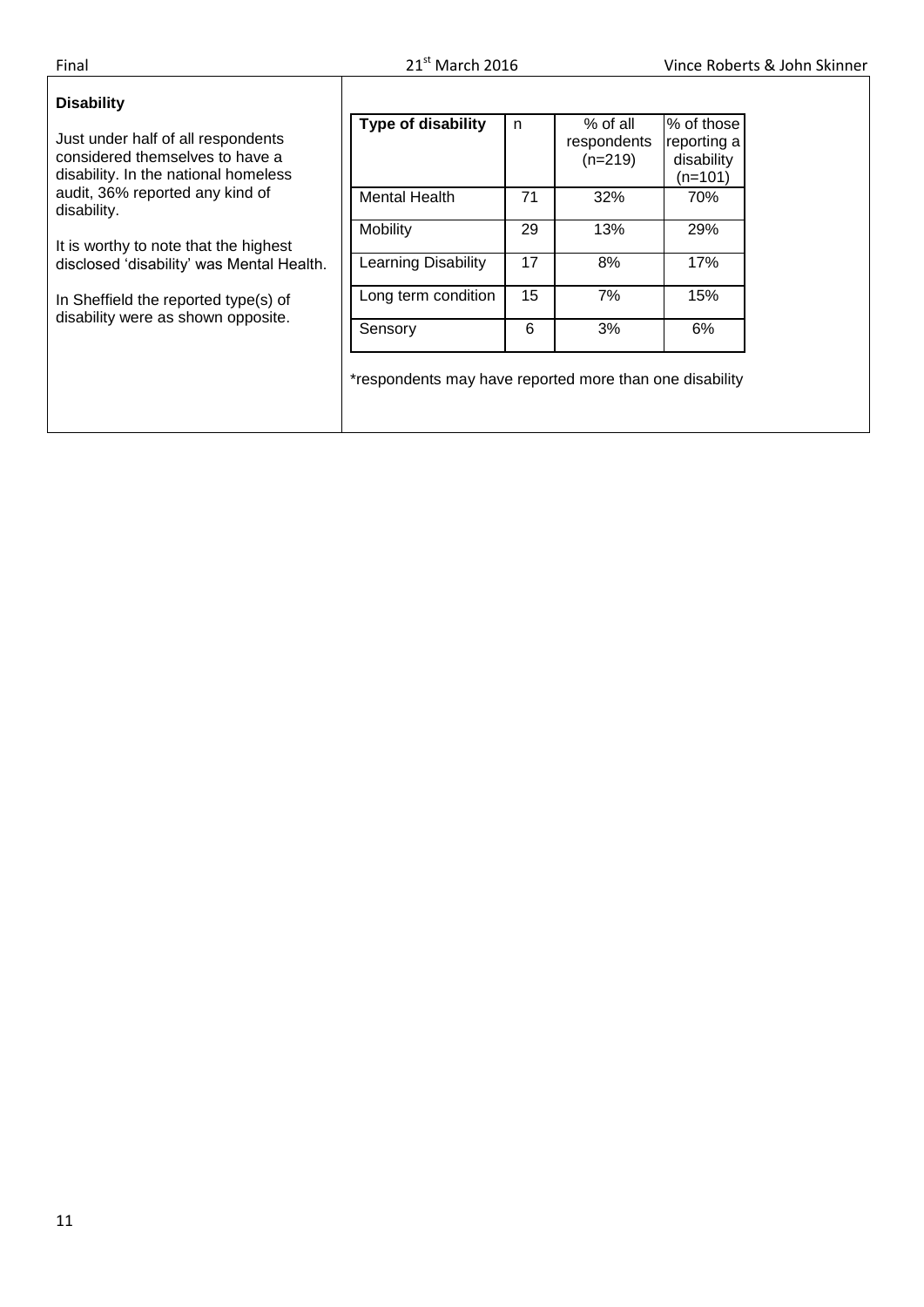### <span id="page-12-0"></span>**Section 5: Access to health services**

Nationally, homeless people are heavy users of health services, with the number of A&E visits and hospital admissions per homeless person four times higher than for the general public<sup>14</sup>.

In Sheffield, individuals experiencing homelessness are heavy users of acute health services, a situation that has significant cost implications for the NHS. The latest data indicates that the number of A&E visits and hospital admissions per homeless person is also four times higher than for the general public. It is clear that this will have direct costs and implications for the NHS and the Sheffield Clinical Commissioning Group.

The results of the Sheffield audit for use of, and access to, health services closely mirrors that of the National Homeless Link report<sup>15</sup>. There was almost no difference in the number of hospital admissions, A&E attendances, ambulance usage or GP contacts between the Sheffield and national populations.



<sup>&</sup>lt;sup>14</sup> See Department of Health, 'Healthcare for single homeless people', (2010): 'http://www.

dhcarenetworks.org.uk/ library/Resources/Housing/Support\_materials/Other\_reports\_and\_guidance/Healthcare\_for\_single\_homeless\_peopl e.pdf

 $15$  The Unhealthy State of Homelessness, Health Audit Results 2014, Homeless Link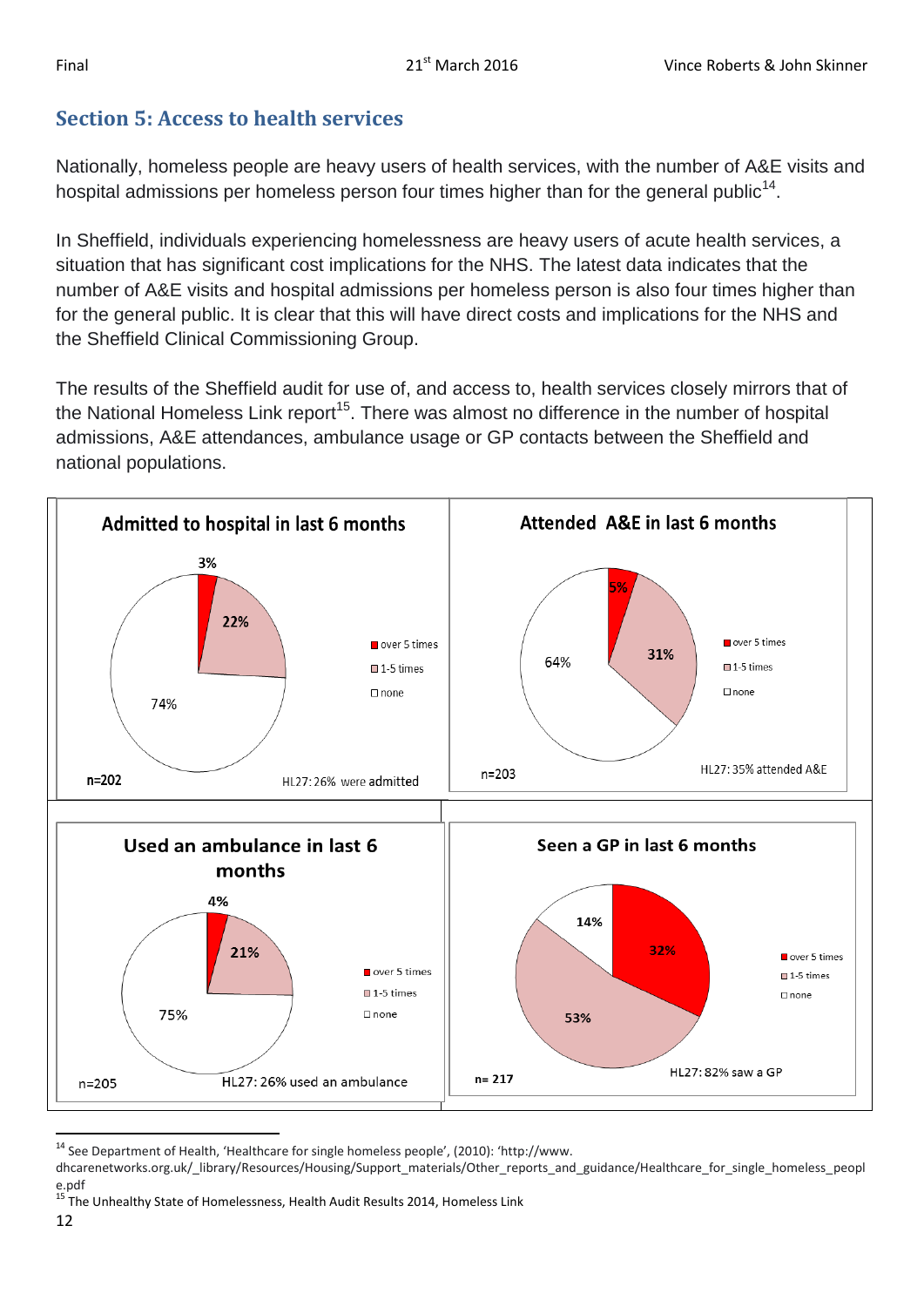### <span id="page-13-0"></span>**Section 5: Health behaviours**

Our local data also supports national evidence that being homeless can make it much harder to have a healthy lifestyle. High levels of smoking and poor diets are likely to make existing physical and mental health more difficult to overcome and could lead to health issues in later life and contribute to preventative early mortality. Supporting homeless people to change risky health behaviours and support recovery is clearly a need. Addressing this need should take into account the relationship between the wider determinants of health (housing, education, employment, poverty etc.) and health choices.

#### **Smoking**

Prevalence of smoking is over 3 times that of the general population with the numbers who want to quit half that of the general smoking population.

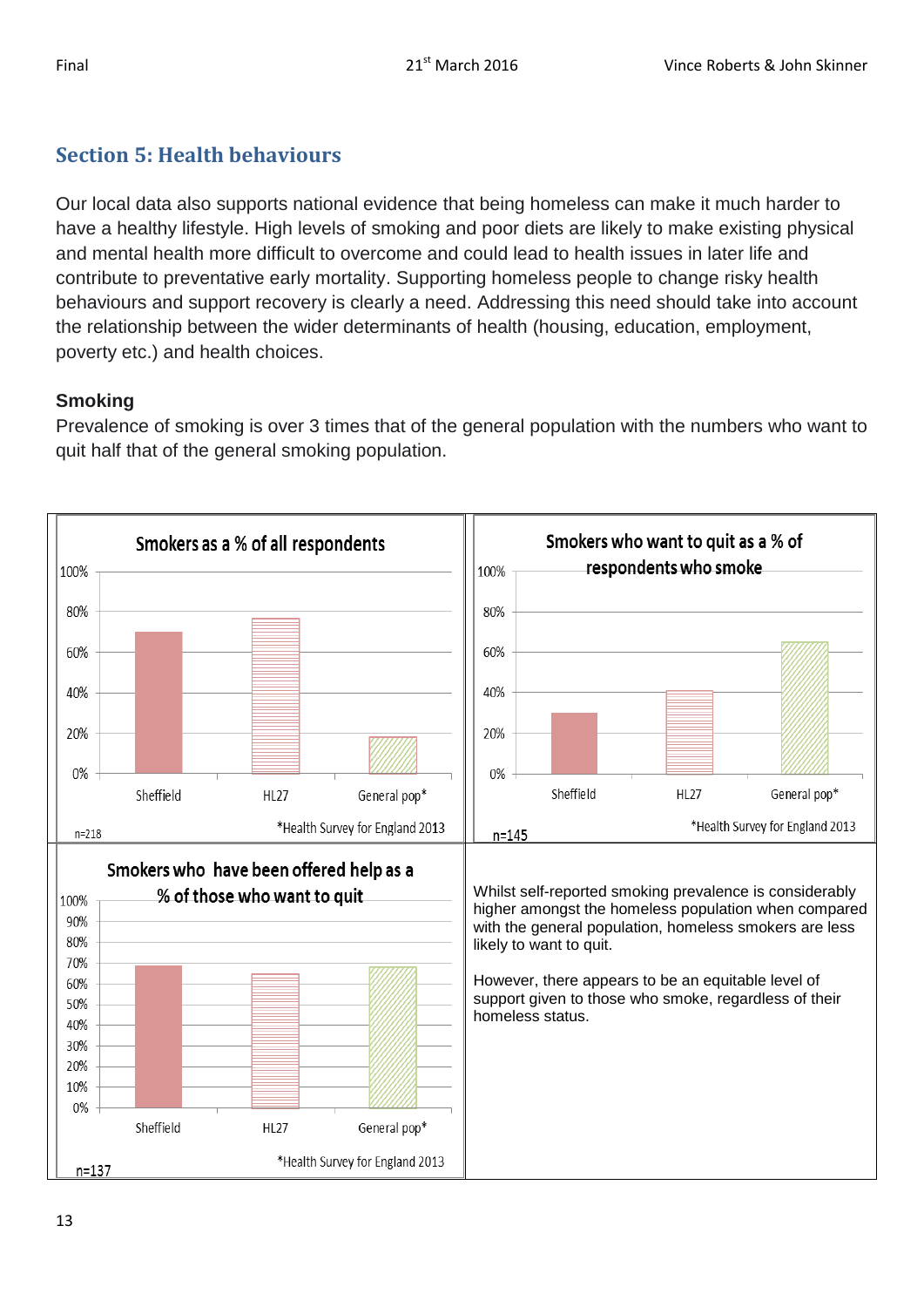#### **Alcohol**

Self-reported alcohol use is less than that reported nationally and the percentage in recovery from an alcohol problem is also less.



Sheffield's draft alcohol strategy reflects on the fact that people from deprived socio economic groups (and particularly men) are more likely to experience ill health through alcohol use or misuse. This pattern in reflected and reinforced within this Health Needs Audit and links to the section on Social Determinants covered in Section 9.

#### **Substance misuse**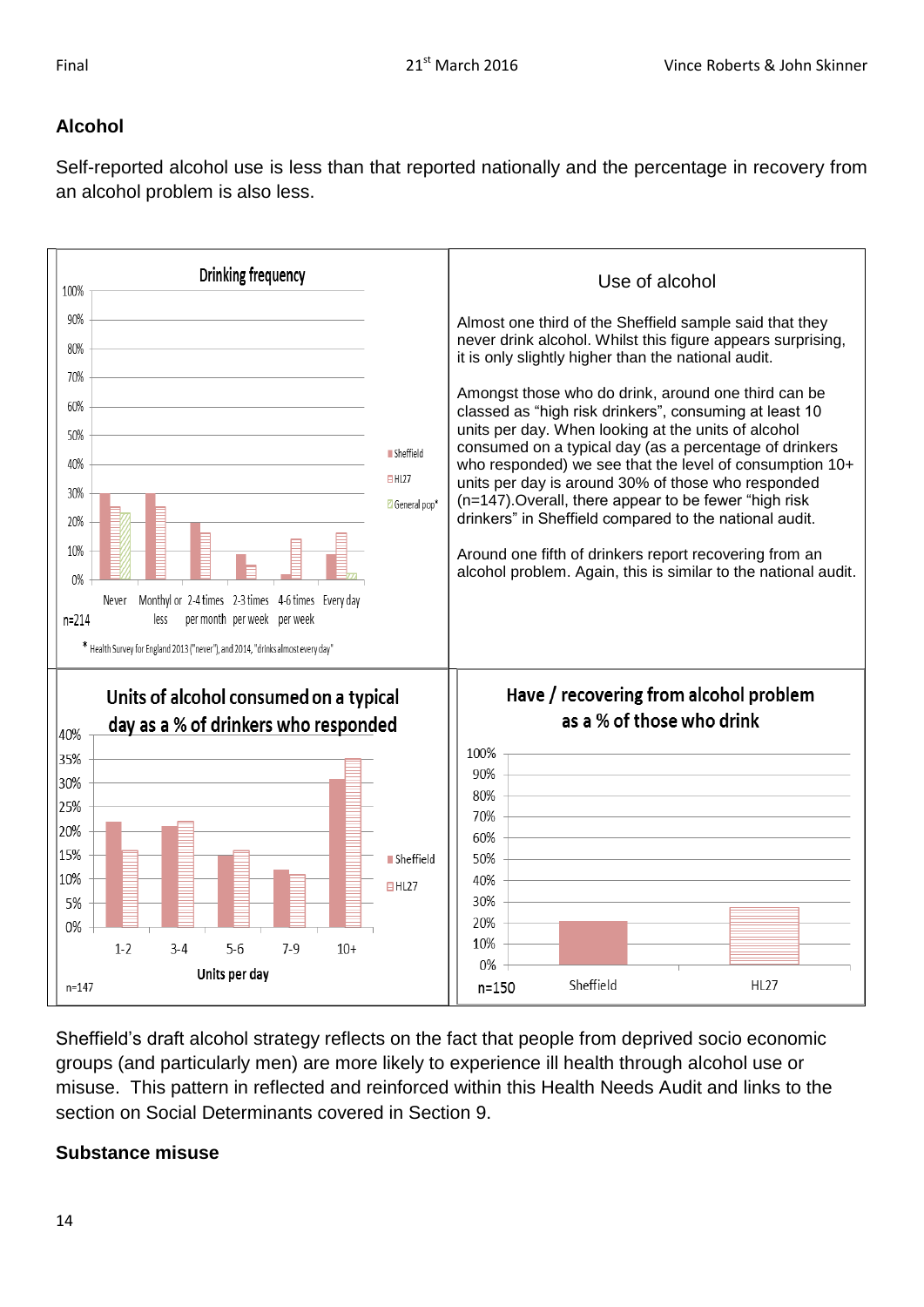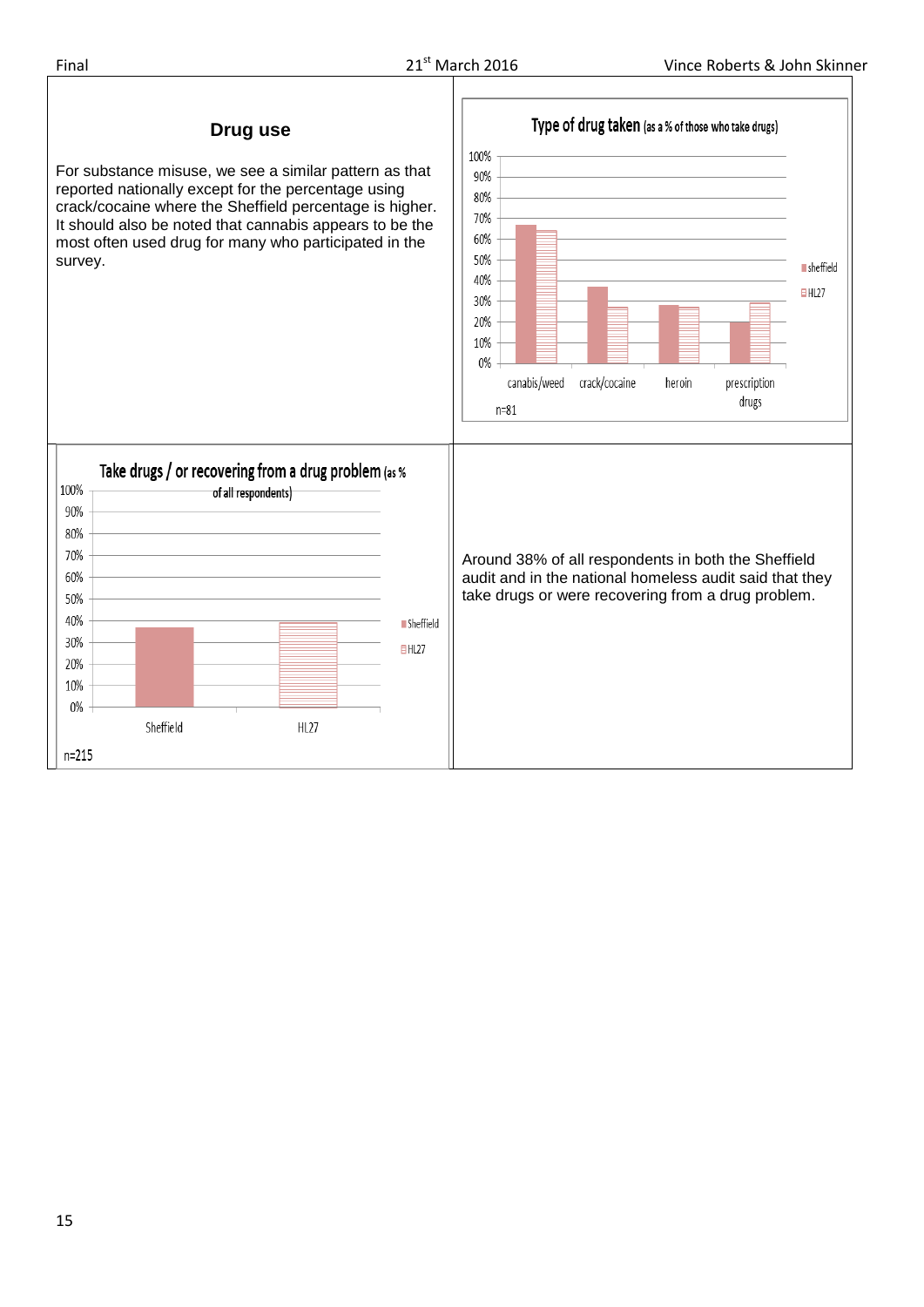### <span id="page-16-0"></span>**Section 6: Health conditions**

Our data shows that homeless people experience high levels of stress, anxiety and other signs of poor mental health. The proportion of homeless people with diagnosed mental health problems (63%) is over double that of the general population (around 25%) and is higher than the national audit of homeless people (44%), particularly for depression.

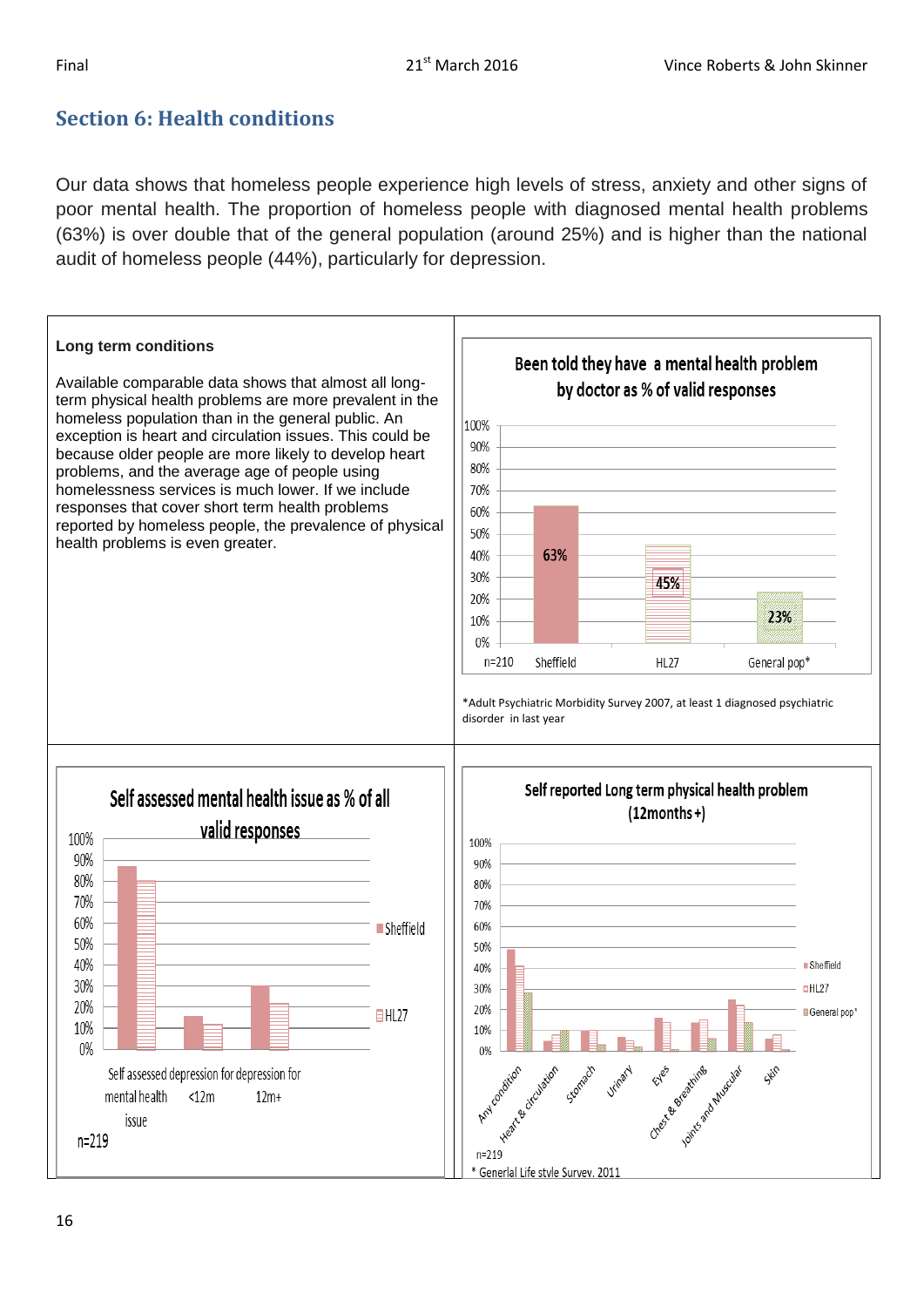## <span id="page-17-0"></span>**Section 7: Screening and Immunisations**

Homeless people are at greater risk of developing TB, HIV and Hepatitis C than the general population. A systematic review<sup>16</sup> (Beijer et al. 2012) showed that in the UK, the prevalence of TB was at least 34 times greater in the homeless population, and the prevalence of HepC was around 50 times greater.

The TB bacteria are more likely to spread in crowded hostel accommodation or settings where homeless people gather to sleep or socialise. Rough sleeping, cold, poor nutrition and drink or drug abuse place stress on the immune system that increase the likelihood that exposure to TB will go on to develop the illness. Homeless people may be less likely to access help through failing to recognise the seriousness of their symptoms, and because of difficulty in making contact with services. Ongoing transmission in shelters is a particular feature of TB amongst the homeless population. When detected, homeless TB cases tend to spend longer in hospital.

For those already diagnosed with HIV, the disruption to everyday routine brought about by homelessness makes adherence to a medication regime more difficult and therefore increases the likelihood of their condition worsening. Placing homeless people with HIV in shared accommodation brings about increased risk of discrimination by co-residents. This may increase the homeless person's feelings of isolation and stigmatisation, making storage of medication more difficult, self-management of their condition more difficult, with the result that they may attempt to conceal their health needs.

Access to screening is therefore a key issue for Public Health and preventative services. Strategies to decrease TB incidence in homeless populations include increasing case detection, mandatory screening in shelters and using incentives to improve compliance with treatment. Sheffield's substance misuse services offer full screening and vaccination for Hep B, screening for Hep C and referral for treatment, and also offer flu jabs for the vulnerable clients in their services through partnership with CCG. NICE (2013) recommends a "whole system approach" illustrating how local authorities should work with the NHS and Public Health England to support informed commissioning that meets the needs of homeless people<sup>17,18</sup>. NICE recommended active case finding in places where homeless people congregate and as part of cold weather initiatives. Combining active case finding with measures to improve treatment compliance was found to be cost effective.

<sup>1</sup> <sup>16</sup> Beijer et al (2012), Prevalence of tuberculosis, hepatitis C virus, and HIV in homeless people: a systematic review and meta-analysis, Lancet Infect Dis. 2012 Nov;12(11):859-70. doi: 10.1016/S1473-3099(12)70177-9. Epub 2012 Aug 20.

<sup>&</sup>lt;sup>17</sup> NICE (2013), Tuberculosis in vulnerable groups, [http://www.nice.org.uk/advice/lgb11/chapter/Introduction,](http://www.nice.org.uk/advice/lgb11/chapter/Introduction) (accessed 19/01/2016)

<sup>&</sup>lt;sup>18</sup> NICE (2013) Press release: 'Providing shelter for homeless people with tuberculosis: just one way local government can help tackle TB' [https://www.nice.org.uk/news/press-and-media/providing-shelter-for-homeless-people-with-tuberculosis-just-one-way-local-government](https://www.nice.org.uk/news/press-and-media/providing-shelter-for-homeless-people-with-tuberculosis-just-one-way-local-government-can-help-tackle-tb-says-nice)[can-help-tackle-tb-says-nice](https://www.nice.org.uk/news/press-and-media/providing-shelter-for-homeless-people-with-tuberculosis-just-one-way-local-government-can-help-tackle-tb-says-nice)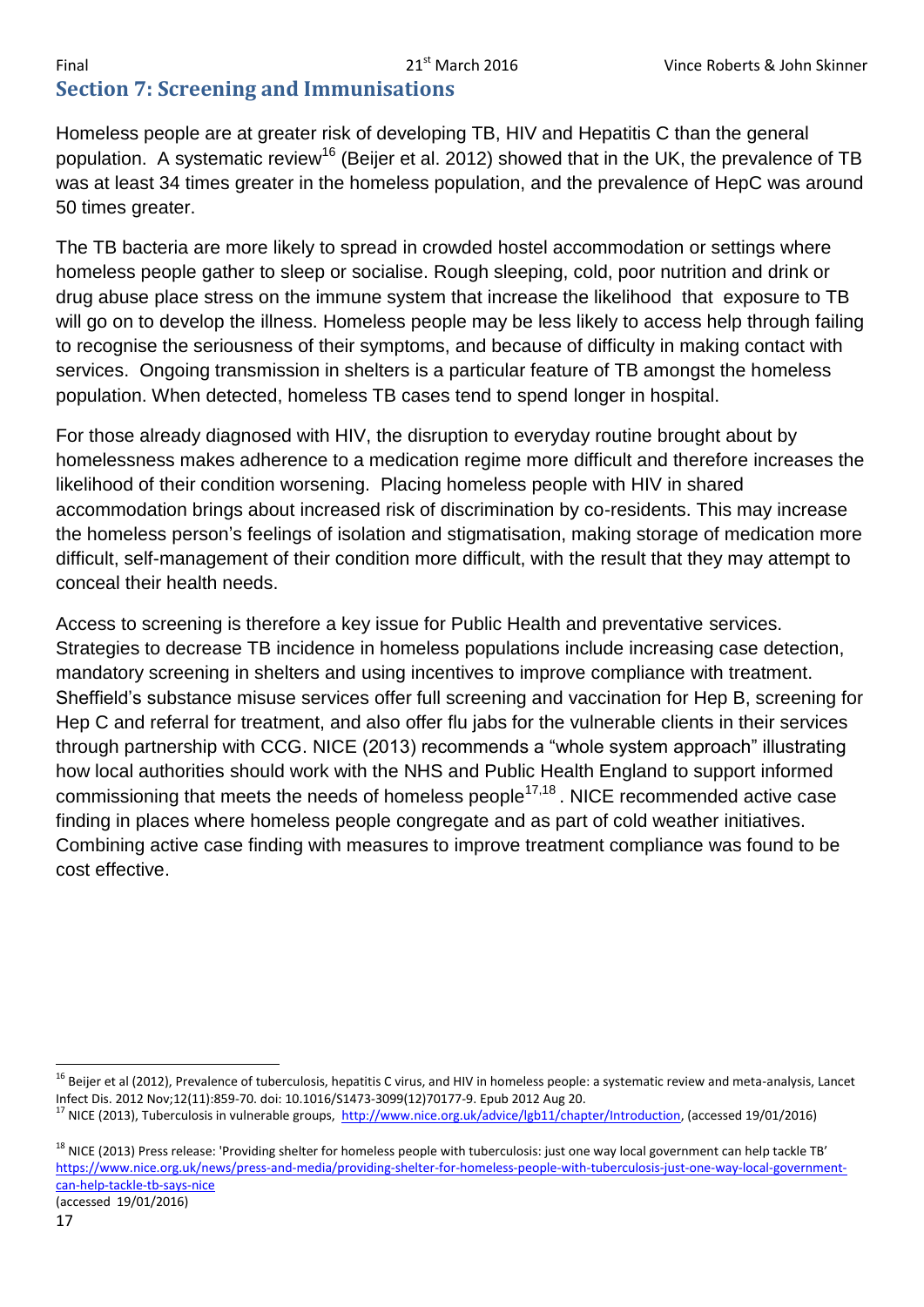#### **Screening**

**TB:** Overall, 20% of respondents reported that they had been tested for TB. In comparison, the national audit found that 30% had been tested. In the Sheffield audit, 14% of those who were tested said that their test had been positive, indicating TB. This was the same as the national homeless audit.

**HepC:** Just over a quarter of those who responded, said that they had been screened for HepC. This was slightly less than the national picture. In Sheffield, 20% of those screened were found to be positive, which was a slightly lower rate than the national audit

**HIV:** A slightly lower percentage of Sheffield homeless (32%) reported being screened than the national audit. Rates of positive detection were broadly similar at about 12% of those screened.

% of the sample who reported being screened 100% 90% 80% 70% 60% 50%  $\blacksquare$  Sheffield 40% **EHI27** 30% 20% 10% 0% TB HepC **HIV** 



% of respondents vaccinated against Flu in last 6 months 100% **FLU:** The self-reported rate of flu vaccination 90% amongst Sheffield homeless (34%) was slightly 80% higher than the national audit.70% 60% 50% 40% 30% 20% 10% 0% Sheffield **HL27**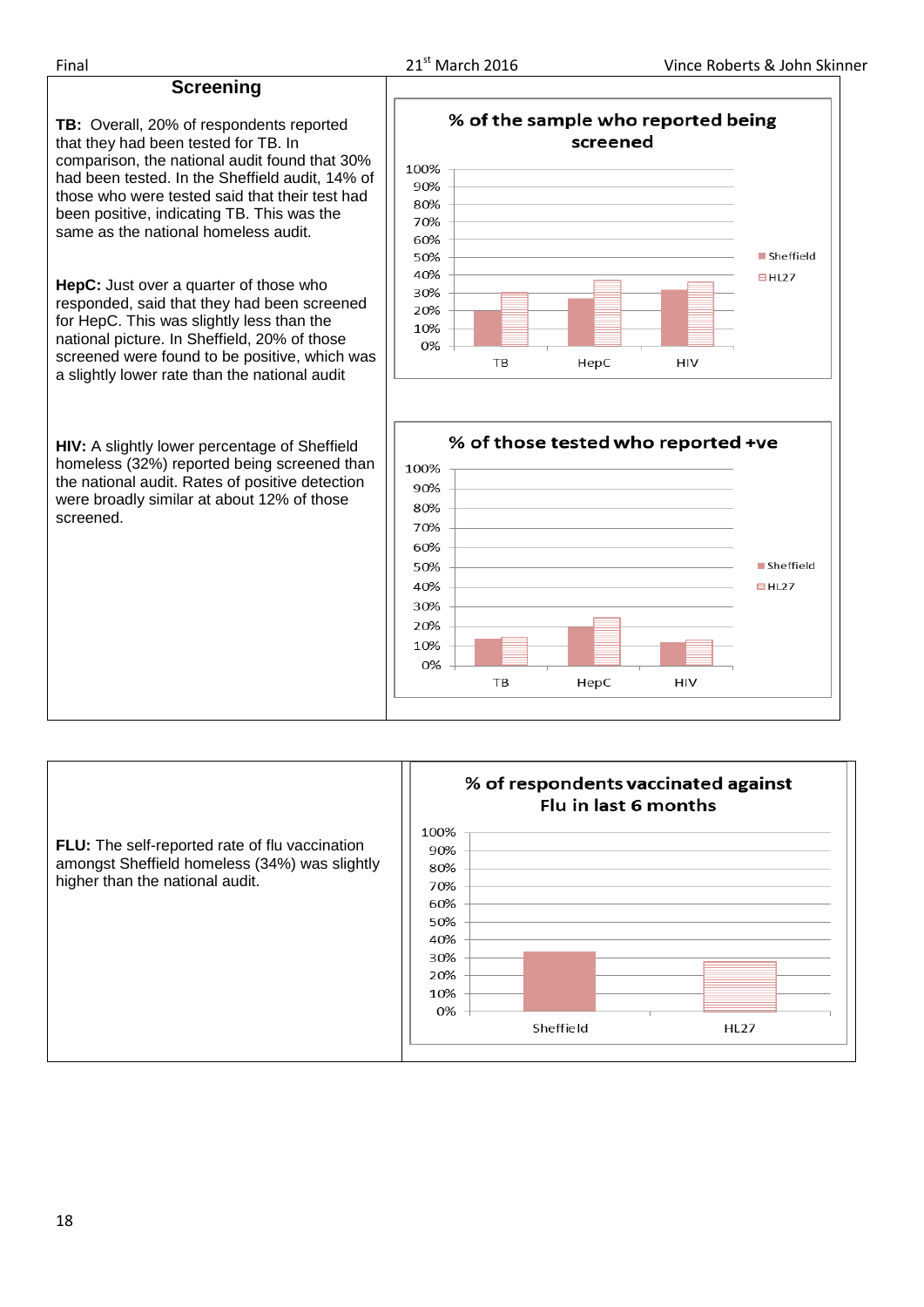# <span id="page-19-0"></span>**Section 8: Is more help needed?**

While many homeless people receive help, others do not. Some clients reported that they were receiving support for some of their health needs, but not for other conditions they experience.

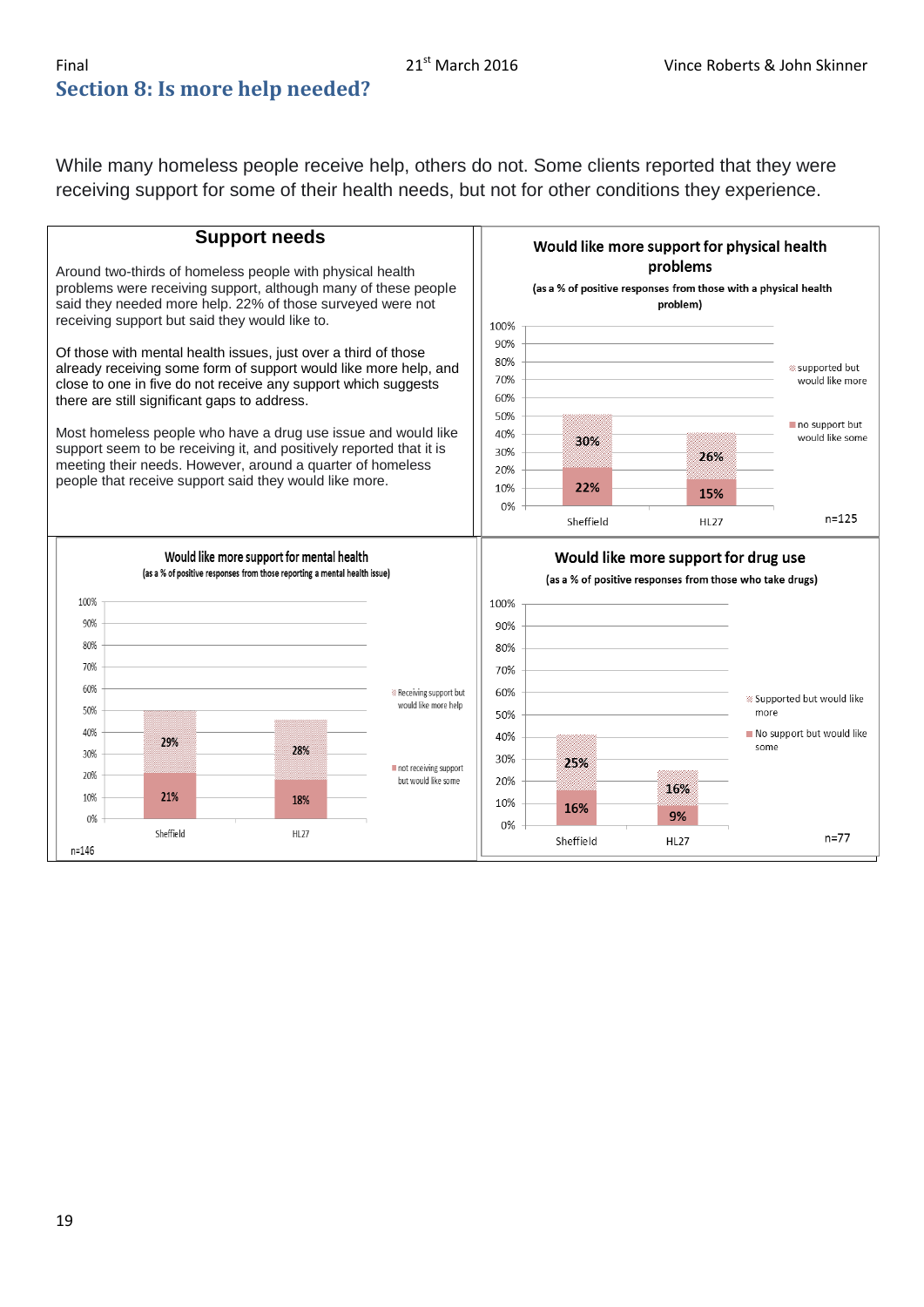#### <span id="page-20-0"></span>Final 21st March 2016 Vince Roberts & John Skinner **Section 9: Severe and Multiple Disadvantage**

For some homeless people, their homelessness is merely one indicator of the disadvantage they may face. Work by the Lankelly Chase Foundation, Mapping severe and Multiple Disadvantage  $(2015)^{19}$  attempts to create the clearest possible quantitative picture possible nationally of the disadvantage that individuals and families can face.

In their Hard Edges report they looked at the prevalence of adults who are accessing Homeless, Offending and Substance Misuse services to help understand the complexity and 'compounding' of need faced by some adults and families. The data below gives an illustration of the number of people from the 219 individuals who completed the questionnaire who are accessing 2 (SMD2) or all 3 (SMD3) services.

| <b>Multiple disadvantage</b>                                                                                                                    | Number of people accessing all three services (SMD3)                                                |    |                         |
|-------------------------------------------------------------------------------------------------------------------------------------------------|-----------------------------------------------------------------------------------------------------|----|-------------------------|
| When compared with Lankelly<br>Chase national prevalence rates                                                                                  | Homelessness & Substance misuse & offending                                                         | n  | With<br>diagnosed<br>MН |
| of 4.2 per hundred for SMD2 and                                                                                                                 | Left prison within past 12 months                                                                   | 6  | 4                       |
| 1.5 per hundred for SMD3 people                                                                                                                 | Left prison more than 12 months ago                                                                 | 24 | 15                      |
| who participated in the survey<br>were around 10 times more likely<br>to be within the potential cohorts<br>of Sheffield adults who fall within | Number of people accessing 2 services (SMD2)                                                        |    |                         |
| the SMD2/3 categories.<br>This illustrates the effect of                                                                                        | Homeless and Offending                                                                              | n  | With<br>diagnosed<br>MН |
| 'compounding' on the individuals                                                                                                                | Left prison within past 12 months                                                                   | 10 | 6                       |
| and the multiple challenges and                                                                                                                 | Left prison more than 12 months ago                                                                 | 30 | 19                      |
| needs homeless people face.                                                                                                                     |                                                                                                     |    |                         |
|                                                                                                                                                 | Homelessness & Substance misuse                                                                     |    |                         |
|                                                                                                                                                 | Take any drugs or recovering from a drug<br>problem / have or recovering from an alcohol<br>problem | 81 | 51                      |

<sup>20</sup> 1 <sup>19</sup> Lankelly Chase Foundations, Hard Edges Mapping Severe and Multiple Disadvantage – England. G Bramley and S Patrick, 2015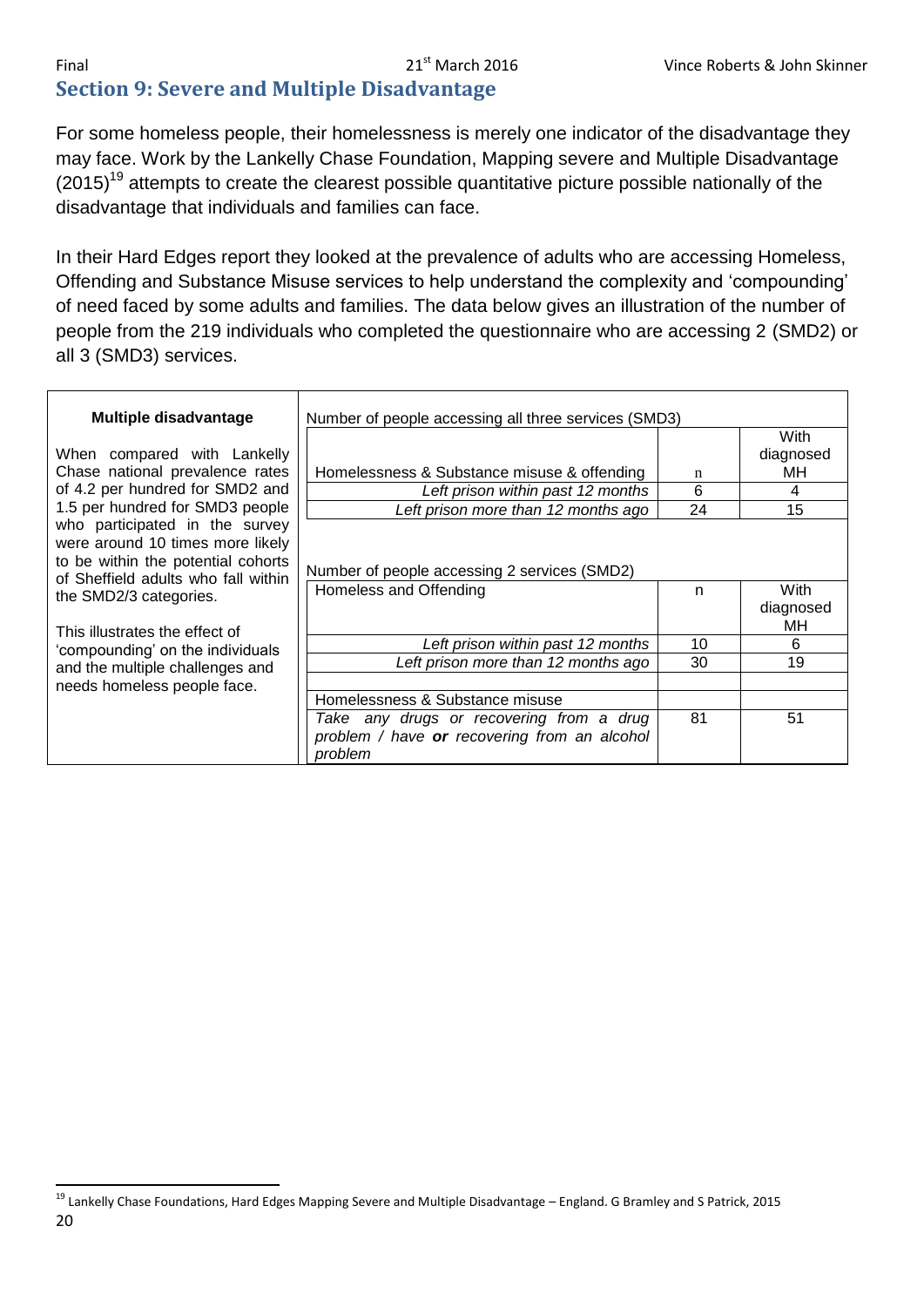### <span id="page-21-0"></span>**Section 10: Social Determinants:**

Health is determined by an interconnected and complex range of factors including biological, behavioural, and environmental factors. The general socio-economic, cultural and environmental conditions of society will have a profound impact on the living and working conditions experienced by particular groups of people in that society including the Homeless. Similarly, these broader 'social determinants' of health along with social and community networks will shape individual lifestyle factors that are important for health (e.g., exercise, nutrition, smoking and drug use)<sup>20</sup>.

They influence the types and quantity of food we can access, our risk of exposure to infectious diseases, the education we receive, the type and quality of housing we can afford, the types of employment that may be available to us, our opportunities for leisure activities, our security and safety, our access to social networks and to timely and effective health care. There are, however, some stark inequalities within Sheffield with regard to the ability of different groups in society (e.g., people living in poverty, people from some minority ethnic communities, people with disabilities) to access the types of living conditions that promote positive health.

Of particular relevance to understanding the health inequalities experienced by people who are homeless is the role of social institutions in addressing discriminatory cultural and social attitude which in turn would improve the access of homeless people to living conditions that are associated with better health (e.g., better education; wealth; autonomy and power; better quality housing; secure and rewarding employment; access to timely and effective health care).



<sup>21</sup> 1 <sup>20</sup> Health Inequalities & People with Learning Disabilities in the UK: 2012 Eric Emerson, Susannah Baines, Lindsay Allerton and Vicki Welch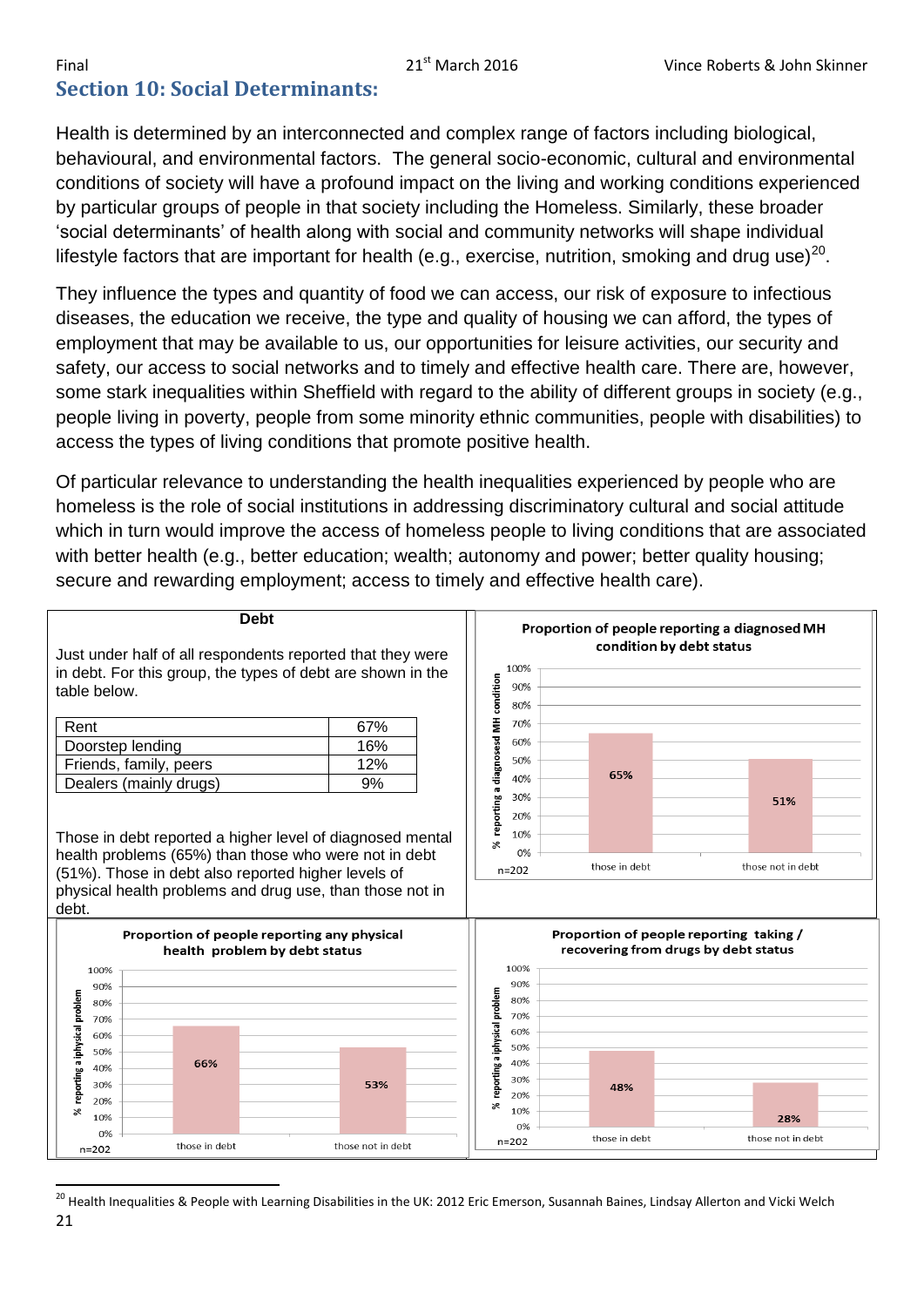| <b>Background</b>                                                                                                                                                                                                                                     | <b>Food Banks</b>                                                                                      |
|-------------------------------------------------------------------------------------------------------------------------------------------------------------------------------------------------------------------------------------------------------|--------------------------------------------------------------------------------------------------------|
| 21% said they have dependent children living with them<br>(Over half of these were from 2 of the provider<br>organisations).<br>5% had served in the armed forces<br>91% said their migration status was UK resident. (93%<br>in the national survey) | 46% of men and 39 % of women respondents had used a<br>food bank in the last 6 months (local Question) |

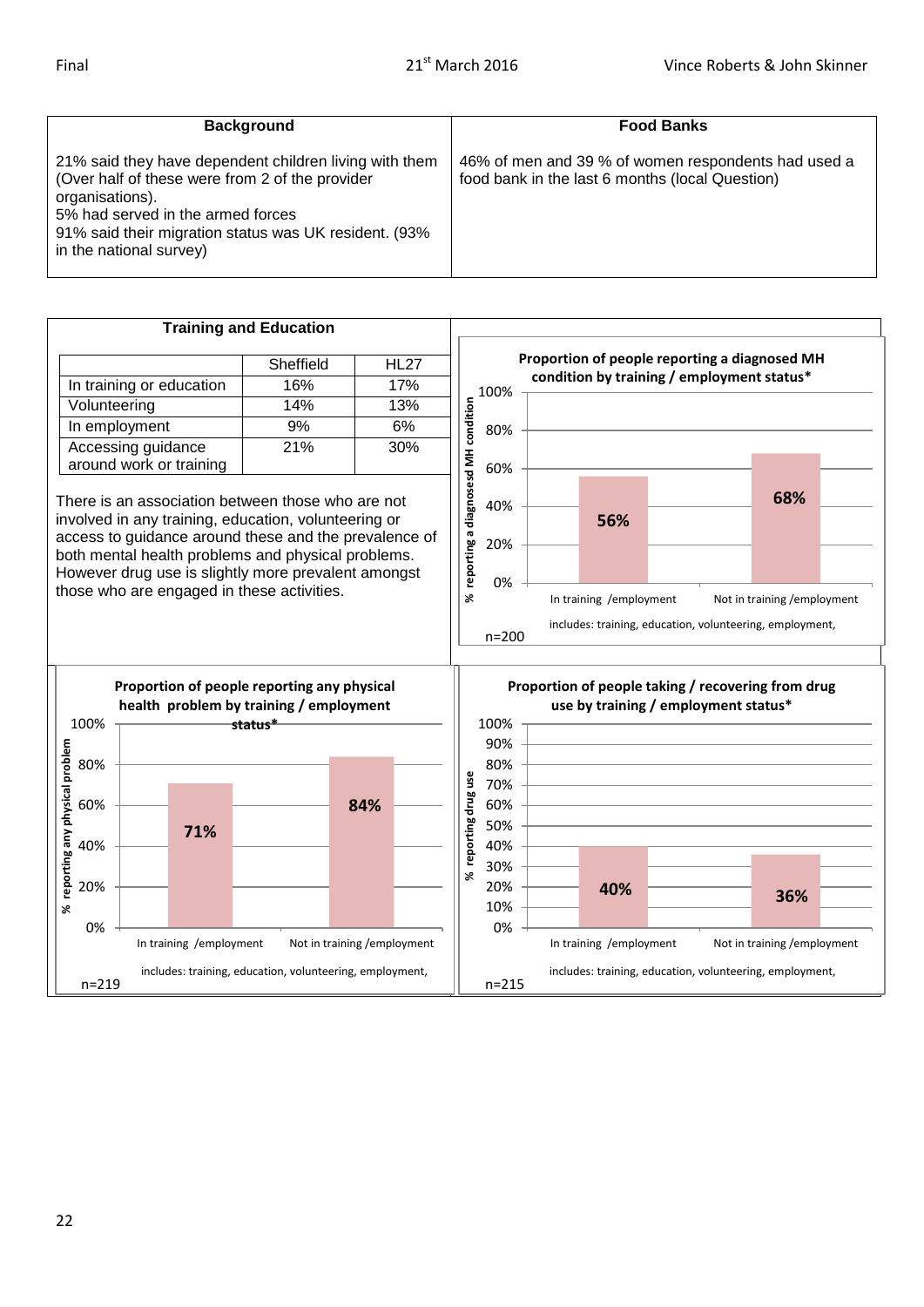#### **Access to Education, Employment and Training**

A slightly greater proportion of the Sheffield homeless are unable to access training, employment or volunteering opportunities because of their health, in comparison with the national audit.



#### **Offending**

The percentage of people who took part in the audit who were currently working with probation services was half of that of the national response. This is not a surprise when considering that the number of people who have left prison in the last 12 months is also substantially lower than the national figure. This is probably a reflection that they access the Sheffield Offender Service who were not included in the survey.

It is interesting to note that the percentage who left prison more than 12 months ago is the same as the national picture.

| currently working with probation<br>7%<br>15%<br>service<br>left prison in the last 12 months<br>12%<br>5%<br>left prison more than 12 months ago<br>14%<br>14%<br>left care services for young people<br>5%<br>5%<br>within the last 5 years | HL 27     |
|-----------------------------------------------------------------------------------------------------------------------------------------------------------------------------------------------------------------------------------------------|-----------|
|                                                                                                                                                                                                                                               |           |
|                                                                                                                                                                                                                                               |           |
|                                                                                                                                                                                                                                               |           |
|                                                                                                                                                                                                                                               |           |
|                                                                                                                                                                                                                                               |           |
|                                                                                                                                                                                                                                               | Sheffield |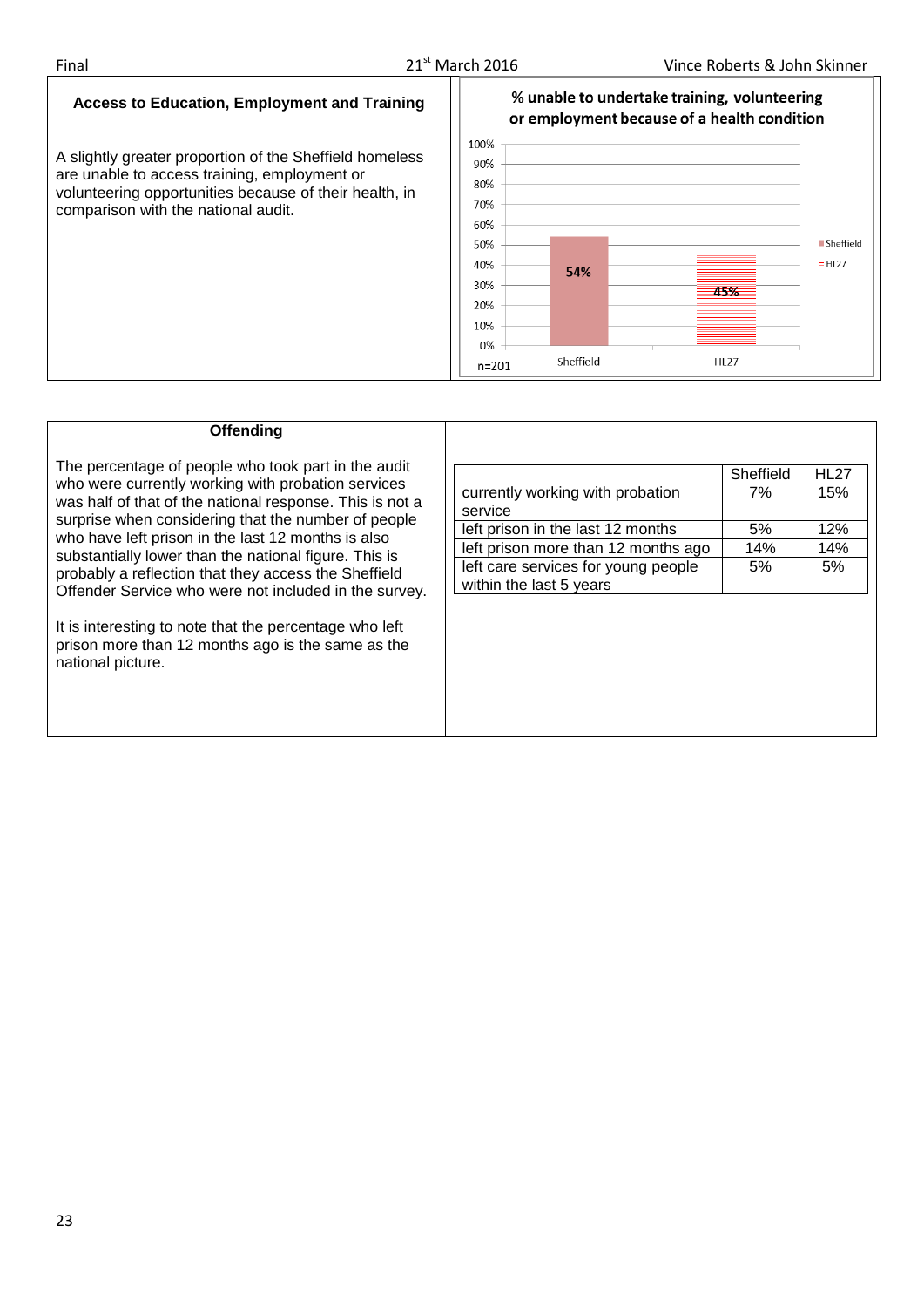# <span id="page-24-0"></span>**Section 11: Method:**

In May 2015 a steering group was established to oversee the delivery of a Health Needs Audit/Assessment. The members were Public Health (Communities, Commissioning and the Research and Intelligence Team), the Clinical Commissioning Group (CCG), the Drug and Alcohol Coordination Team, the Housing Independence Service and Housing Options Service

An event on the 19<sup>th</sup> June 2015 was held with key stakeholders and provider organisations (commissioned and non-commissioned) to test the feasibility of undertaking a questionnaire based approach using the Homeless Link Audit. There was general agreement to progress the proposed approach and services committed to undertaking the questionnaires with their clients. A number of Sheffield specific questions were also included in the Questionnaire<sup>21</sup> and it was agreed that people completing the questionnaire would be given a £10 voucher in recognition of their time and effort (though it was recognised that this could lead to selection bias).

During the latter part of August and during September 2015, 300 questionnaires were distributed to providers at their request. In all 219 completed questionnaires were returned and uploaded on the Homeless Link Data Set with 12 excluded due to a late return.

Following the data being uploaded, a 'Reality Checking Event' was held on November 20<sup>th</sup> 2015 to identify which data could be worked with and which data needed to be excluded on the grounds of bias. As a result a number of questions and responses were given a health warning, though no responses were excluded. Where appropriate this 'Health Warning' is flagged in the relevant sections of this report with an explanation of the concern.

In February 2016, a report alongside the data was presented to a range of stakeholders, service providers and interested parties for comment. Feedback from this event has been referenced within this report where appropriate.

#### **Target of responses**

The aim was to achieve a target of 300 responses and for the age / sex distribution of these responses to be as close as possible to the profile of the Housing Independence Service. This would have broadly represented a 10% sample of total annual HIS service users $^{22}$ . The 300 expected responses were therefore apportioned in accordance with the age/sex distribution of the HIS to arrive at an expected target. In total 300 questionnaires were distributed, with 219 being included in the survey. $23$ 

1

<sup>&</sup>lt;sup>21</sup> Addition questions were agreed for: Access to screening, armed forces membership and use of mobile phones, debt and use of food banks 22 Just over 3,800 people sought support in 2014-15 including single people and families. Source: Housing Independence Commissioning Strategy 2016 – 2020 'Supporting Independence'

<sup>&</sup>lt;sup>23</sup> A number of completed questionnaires were not included due to late return.